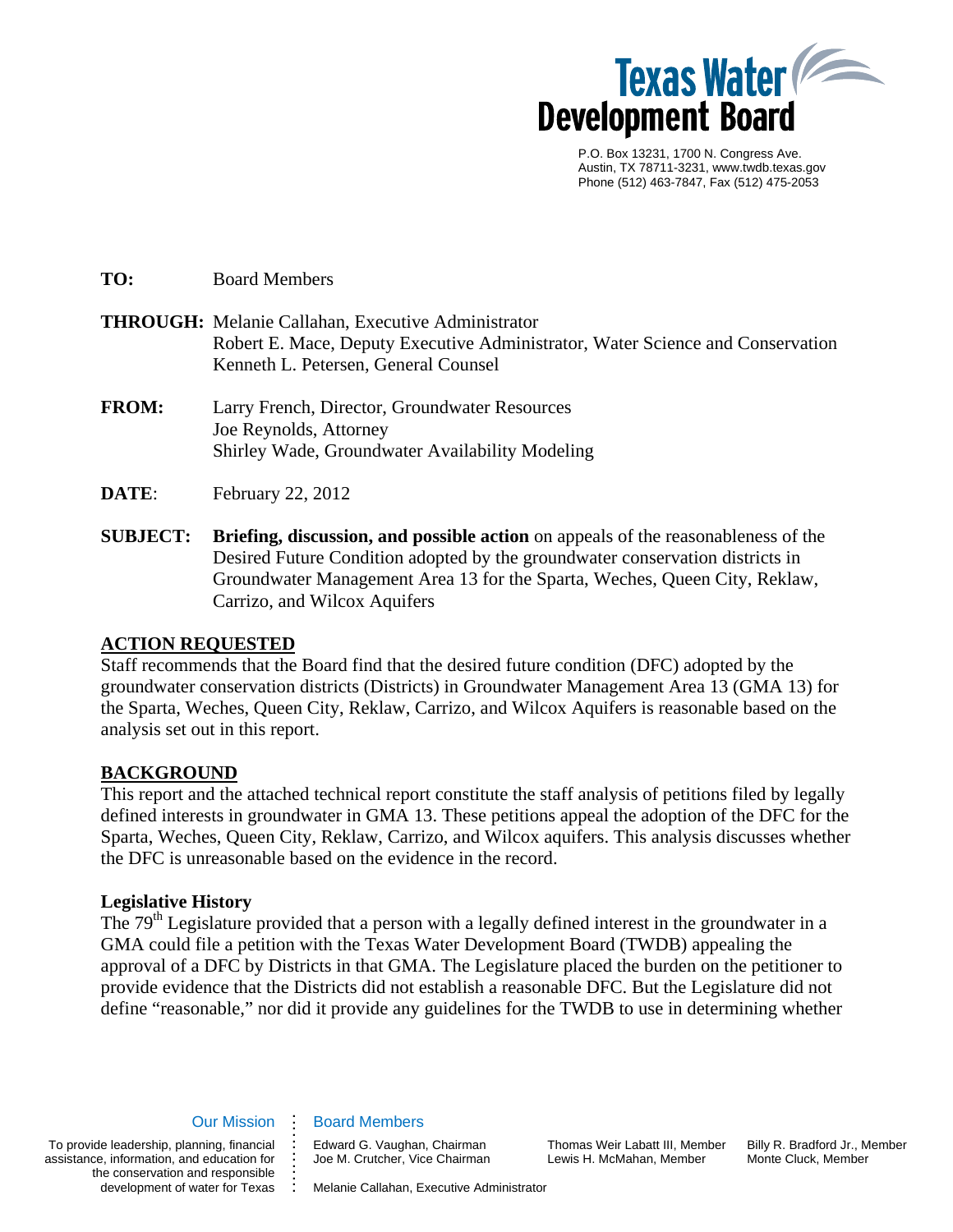a DFC is reasonable.<sup>[1](#page-1-0)</sup> The final determination of a DFC is, in fact, the responsibility of the Districts in the GMA. $<sup>2</sup>$  $<sup>2</sup>$  $<sup>2</sup>$ </sup>

The 82<sup>nd</sup> Legislature amended the statute to provide a more detailed process for Districts to follow in approving a DFC.<sup>[3](#page-1-2)</sup> Effective September 1, 2011, Districts are required to prepare a detailed report on the DFC approval process that documents the consideration of certain criteria and the application of a balancing test and to develop a record of public participation and responses to any public comments.

These revised statutory requirements for adoption of a DFC do not apply, however, to the GMA 13 DFC review under consideration, as the DFC was adopted before the changes made by the  $82<sup>nd</sup>$ Legislature became effective. The determination to review appeals of DFCs adopted before the changes in statute under the statute in place at the time of adoption was discussed by the Board on October 19, 2011.

The  $82<sup>nd</sup>$  Legislature did not change the basic process for an appeal of a DFC to the TWDB.<sup>[4](#page-1-3)</sup> Notwithstanding any findings by the TWDB that a DFC is unreasonable, the final determination of a DFC remains the responsibility of the Districts in the GMA.<sup>[5](#page-1-4)</sup>

### **Procedural History**

On April 9, 2010, the Districts in GMA 13<sup>[6](#page-1-5)</sup> adopted the following DFC, pursuant to Texas Water Code § 36.108:

Scenario 4 [of GAM Run 09-034], and an average drawdown of 23 feet, for the Sparta, Weches, Queen City, Reklaw, Carrizo, and Wilcox Aquifers.

Administratively complete petitions were submitted by the Canyon Regional Water Authority (Canyon Regional) on February 22, 2011, and by the Hays Caldwell Public Utility Agency (Hays Caldwell) on April 4, 2011. Canyon Regional is a member of Hays Caldwell<sup>[7](#page-1-6)</sup>, but each party filed a separate petition. Even so, the petitions relate to similar issues and, therefore, are considered together.

TWDB staff held a hearing on the Canyon Regional and Hays Caldwell petitions on December 5, 2011, in Pleasanton, Texas, to take testimony and evidence from the petitioners and the Districts. The record remained open until December 19, 2011, to receive additional evidence from other

Water Conservation District, Guadalupe County Groundwater Conservation District, McMullen Groundwater Conservation District, Medina County Groundwater Conservation District, Plum Creek Conservation District, Uvalde County Underground Water Conservation District, and Wintergarden Groundwater Conservation District.

<span id="page-1-6"></span><sup>7</sup> HCPUA Petition, pg. 3.

<sup>&</sup>lt;sup>1</sup> See Tex. Water Code § 36.108(1)-(n).

<span id="page-1-1"></span><span id="page-1-0"></span><sup>&</sup>lt;sup>2</sup> See Tex. Water Code § 36.108(n).<br><sup>3</sup> Acts 2011, S.B. 727 and S.B. 660, 82<sup>nd</sup> Leg., R.S..

<span id="page-1-3"></span><span id="page-1-2"></span><sup>&</sup>lt;sup>4</sup> See new Tex. Water Code § 36.1083, eff.  $9/1/2011$ .<br><sup>5</sup> See new Tex. Water Code § 36.1083(d), eff. 9/1/2011 comp. to former Tex Water Code § 36.108(n).

<span id="page-1-5"></span><span id="page-1-4"></span><sup>&</sup>lt;sup>6</sup> Edwards Aquifer Authority, Evergreen Underground Water Conservation District, Gonzales County Underground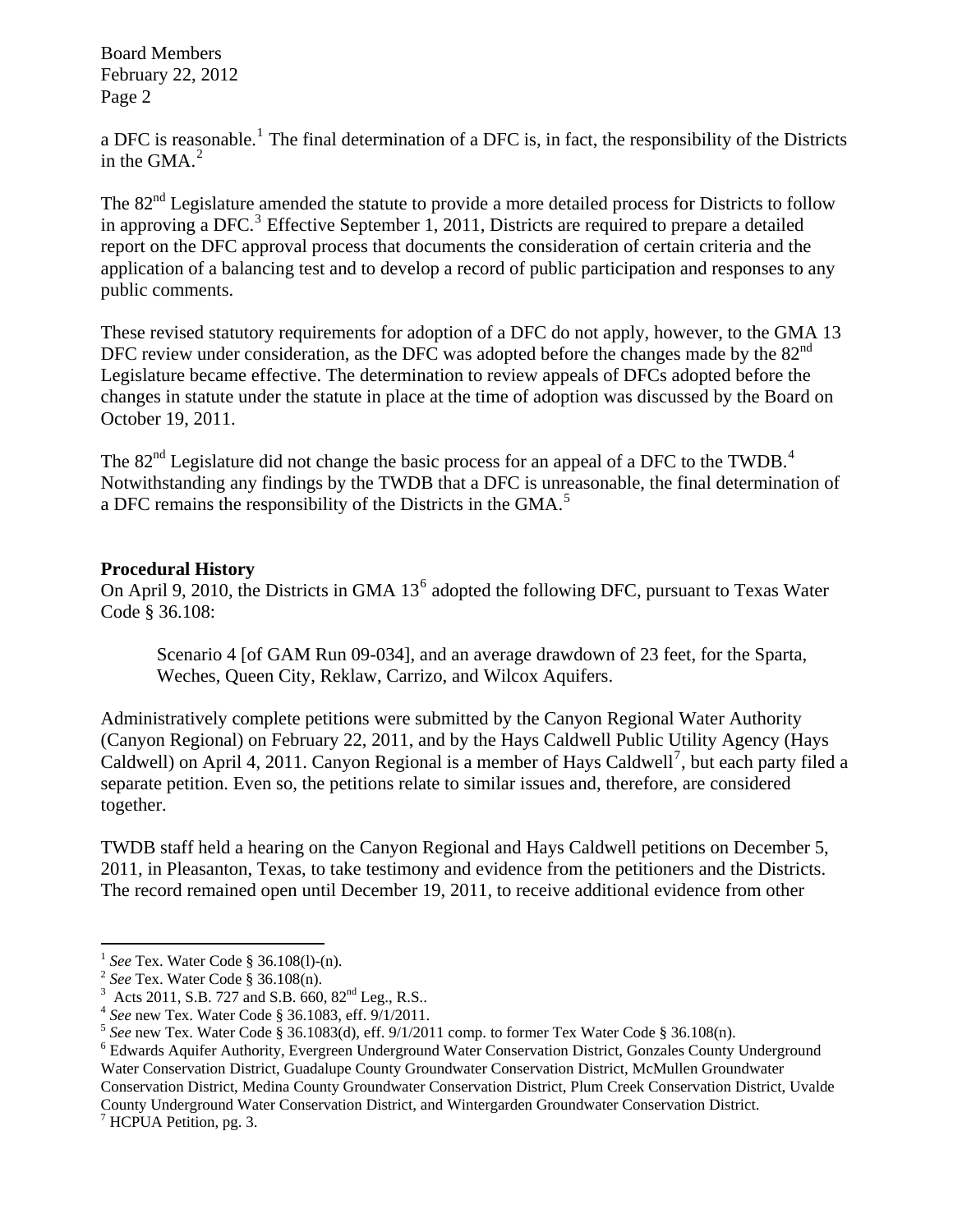interested persons, as required by 31 Tex. Admin. Code § 356.44(f). The TWDB received no additional evidence, and the hearing record was closed.

### **Summary of the Arguments**

Canyon Regional was created by act of the Legislature to develop water from the Edwards Aquifer and to serve member entities consisting of municipalities, districts, and water supply corporations.<sup>[8](#page-2-0)</sup> Canyon Regional currently holds production and transport permits from Gonzales County Underground Water Conservation District (Gonzales County District) and the Guadalupe County Groundwater Conservation District (Guadalupe County District) for more than 4,000 acre feet per year of Carrizo Aquifer groundwater.<sup>[9](#page-2-1)</sup>

Hays Caldwell was created under Chapter 572, Local Government Code,  $^{10}$  $^{10}$  $^{10}$  by the cities of Kyle, Buda, and San Marcos, and Canyon Regional to secure a long term water supply for its member entities. Hays Caldwell has filed applications with the Gonzales County District for authorization to withdraw and transport 10,300 acre feet per year of groundwater from the Carrizo Aquifer.<sup>[11](#page-2-3)</sup>

Canyon Regional and Hays Caldwell (Petitioners) challenge the reasonableness of the DFC adopted by the Districts in GMA 13 on the same grounds. To summarize, they find the DFC unreasonable because:

- 1) The DFC is not physically possible;
- 2) Adverse socio-economic impacts are expected to occur because adoption of the DFC is tantamount to saying that groundwater cannot be produced from one of the state's most prolific aquifers, and water supply needs of the population along the IH-35 corridor will not be met;
- 3) The adopted DFC is inconsistent with the state's policy and legislative directives because, as a result of the DFC, the amount of water that may be permitted each year is significantly less than what the adopted regional water plans call for;
- 4) The adopted DFC negatively impacts the private property rights of Hays Caldwell and Canyon Regional who have leased water rights associated with over 15,000 acres, and who want to exercise their property rights in their groundwater by using those rights for development and transport to customers; and
- 5) The adopted DFC impedes the reasonable and prudent development of the state's groundwater resources by limiting water production at a time when the Texas economy can least afford to be short of available water supplies. $^{12}$  $^{12}$  $^{12}$

## **Analysis of Issues Raised**

<span id="page-2-0"></span><sup>8</sup> Hearing Transcript, pg. 14.

<span id="page-2-1"></span><sup>&</sup>lt;sup>9</sup> CRWA Pet. pg. 2.

<span id="page-2-2"></span><sup>&</sup>lt;sup>10</sup> Relating to the creation and operation of public utility agencies.

<span id="page-2-3"></span><sup>&</sup>lt;sup>11</sup> Hays Caldwell Pet., pg. 3.

<span id="page-2-4"></span><sup>&</sup>lt;sup>12</sup> Hays Caldwell Petition.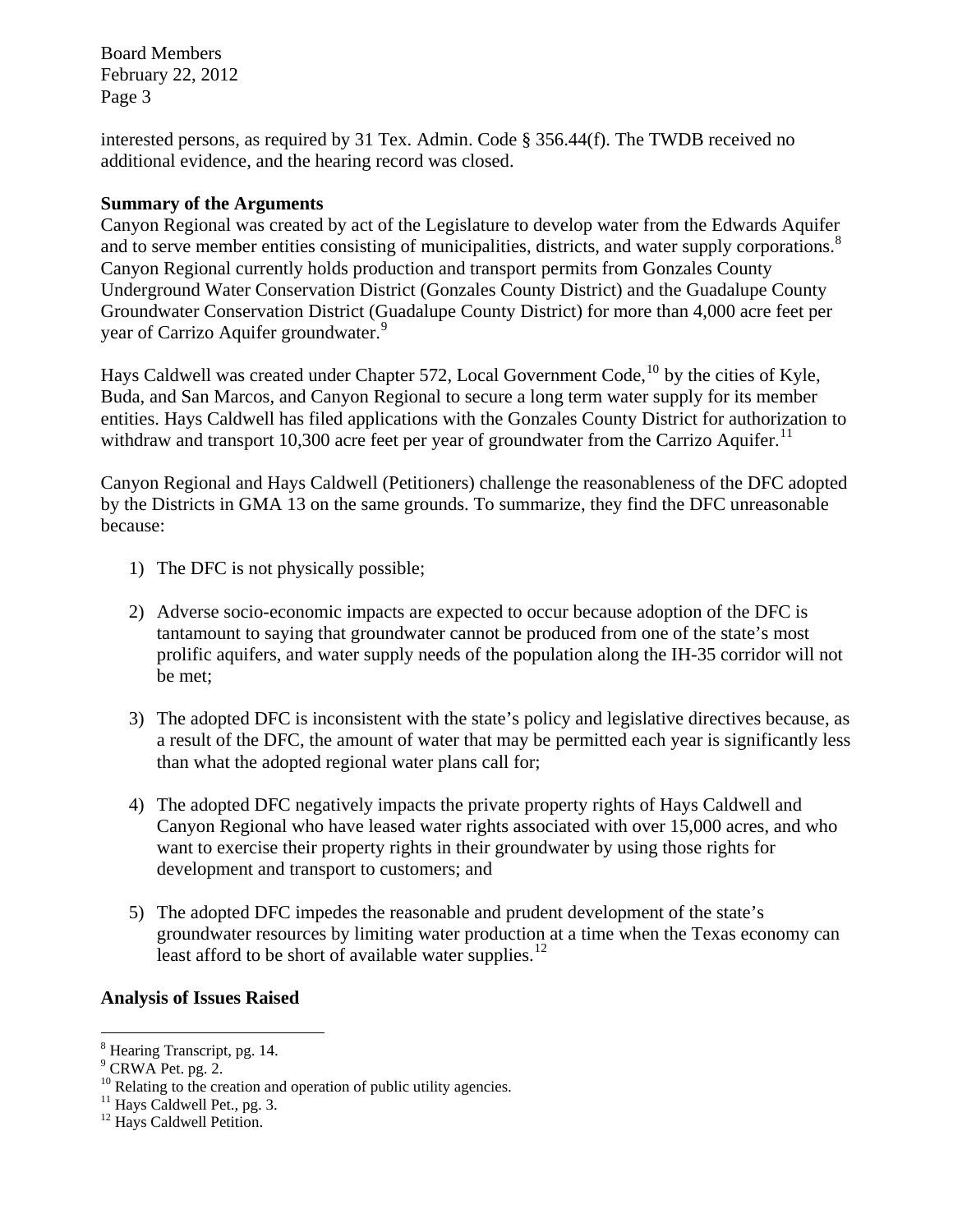Attachment A is staff's technical analysis of certain issues raised by the petitions. Reference to that analysis will be made as appropriate throughout this discussion.

TWDB rules provide that the Board shall base any recommended revisions to the desired future conditions only on evidence in the hearing record.<sup>[13](#page-3-0)</sup> In addition, the Board is to consider the following criteria when determining whether a desired future condition is reasonable:

(1) the adopted desired future conditions are physically possible and the consideration given groundwater use;

(2) the socio-economic impacts reasonably expected to occur;

(3) the environmental impacts including, but not limited to, impacts to spring flow or other interaction between groundwater and surface water;

(4) the state's policy and legislative directives;

(5) the impact on private property rights;

(6) the reasonable and prudent development of the state's groundwater resources; and

(7) any other information relevant to the specific desired future condition.<sup>[14](#page-3-1)</sup>

Consequently, this report will be organized around the criteria listed above. Arguments from the Petitioners and from the Districts will be presented, followed by staff's analysis. Because they are closely aligned in this appeal, the arguments of Hays Caldwell and Canyon Regional will be discussed together.

## *1. The DFC is physically possible.*

## *Petitioners*

The Petitioners assert that the DFC is not physically possible for a number of reasons:

- The Districts appear to have "adopted" a specific set of inputs to a single groundwater availability model run to produce a GMA-wide drawdown to be averaged across six hydrogeologic zones;
- The selection of 23 feet of average drawdown through all the aquifers is not supported by the definition of a DFC;
- By adopting Scenario 4 from GAM Run 09-034, the Districts have relied on an inaccurate and misleading set of computer inputs and assumptions that do not accurately reflect currently permitted projects;

<span id="page-3-1"></span><span id="page-3-0"></span> $13$  31 TAC § 356.45(c).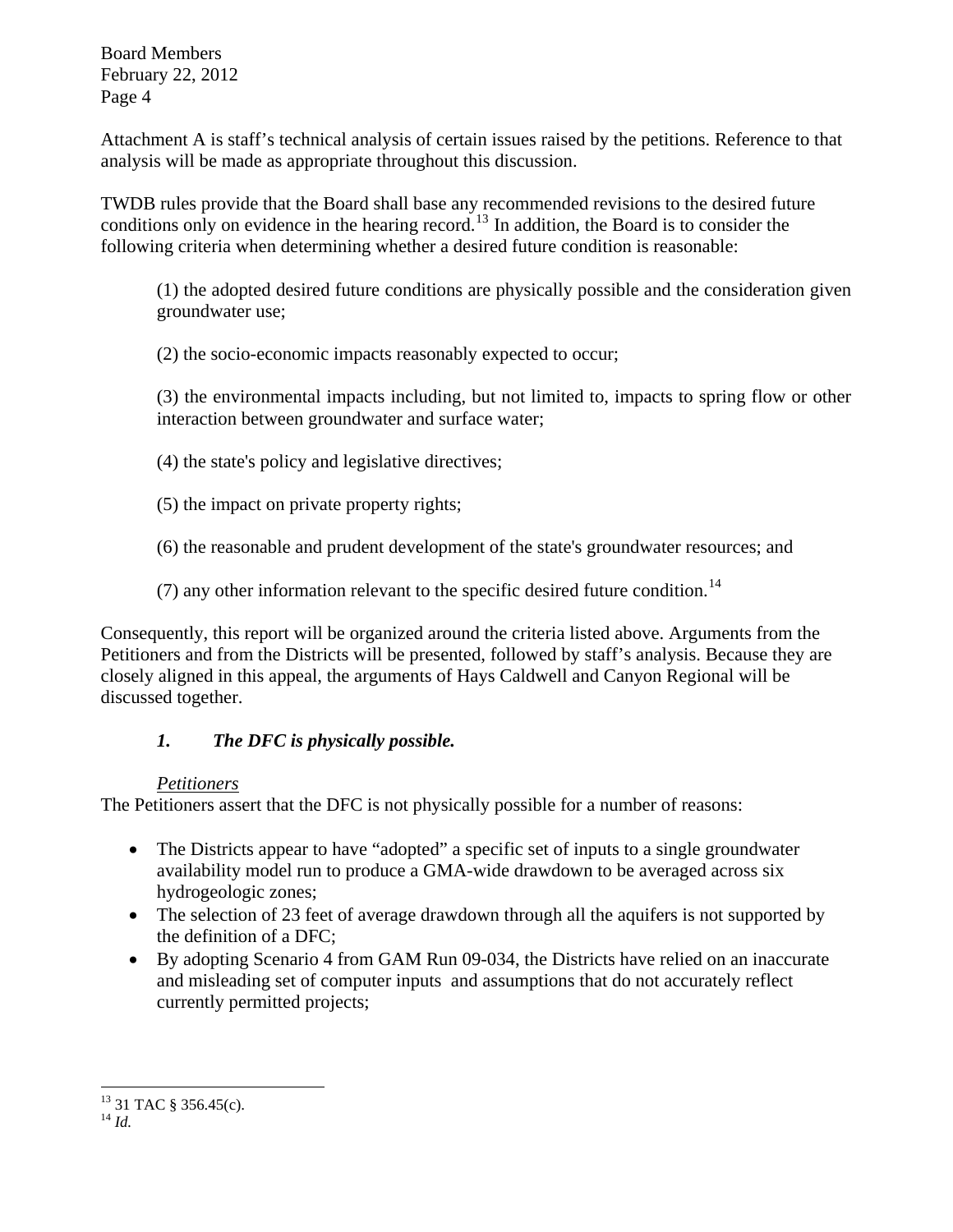- The GMA-wide average drawdown was adopted without a corresponding methodology for calculating the "average" drawdown, creates significant uncertainty, and will effectively be impossible to implement;
- Individual district decisions will affect decisions in other districts although there is no legislative structure in place for the management of groundwater on a GMA-wide, multiple-district, multiple-aquifer basis.<sup>[15](#page-4-0)</sup>

### *The Districts*

The Districts respond that the DFC is a planning tool.<sup>[16](#page-4-1)</sup> Assuming that the DFC is unachievable and that average drawdowns cannot be monitored is a preconception on the part of the Petitioners. The Districts are not required to describe their monitoring process at the DFC stage of the process.<sup>[17](#page-4-2)</sup>

### *Staff*

Any model run involves the selection of specific pumping inputs for the model to use in running its calculations. For GMA 13, a number of hydrostratigraphic, water level, and groundwater pumping inputs from a variety of sources, including the Districts and water suppliers, were used. In addition, groundwater pumping inputs have varied in time and location as the Districts and other interested groups have identified and modified water project parameters. The pumping outputs, or MAG amounts, are provided in the GAM Run for county-basin-GMA-Regional Water Planning Area splits and are not provided at a finer scale such as well field locations.

The models used for these calculations are regional in scale. Thus, they infer that if a specified amount of pumping is located in a particular region of the model then the aquifer system, as a whole, may react in a particular way.

The models are intended to be used as a planning tool and not at the permit-specific scale described by the Petitioners. Each GAM Run includes a statement of limitations, which reads in part:

Because the application of the groundwater model was designed to address regional scale questions, the results are more effective on a regional scale . . . . It is important for groundwater conservation districts to monitor groundwater pumping and overall conditions of the aquifer.<sup>[18](#page-4-3)</sup>

What the Petitioners describe as inputs that are "faulty" or "inaccurate" are simply alternatives to the Petitioners' preferred inputs. The differences do not make these inputs "faulty" or "inaccurate" per se. Identifying labels were used by the modeler to assist the modeler in tracking the various elements of inputs for each run. But those labels do not apply to the model's outputs and are not controlling on later permitting decisions. The Districts are free to manage their MAG amounts at any location and for any permit application within their District.

<span id="page-4-0"></span><sup>&</sup>lt;sup>15</sup> Hays Caldwell Pet, pg. 3-5.

<span id="page-4-1"></span> $\frac{16}{16}$  *Id.* at 73<br><sup>17</sup> Hearing Transcript, pg. 71

<span id="page-4-3"></span><span id="page-4-2"></span><sup>&</sup>lt;sup>18</sup> See for example, Draft Report GAM Run 11-007, "Groundwater Management Area 13 Model Runs to Estimate Drawdowns under Assumed Future Pumping for Queen City, Sparta, and Carrizo-Wilcox Aquifers," May 11, 2011, pg. 7-8.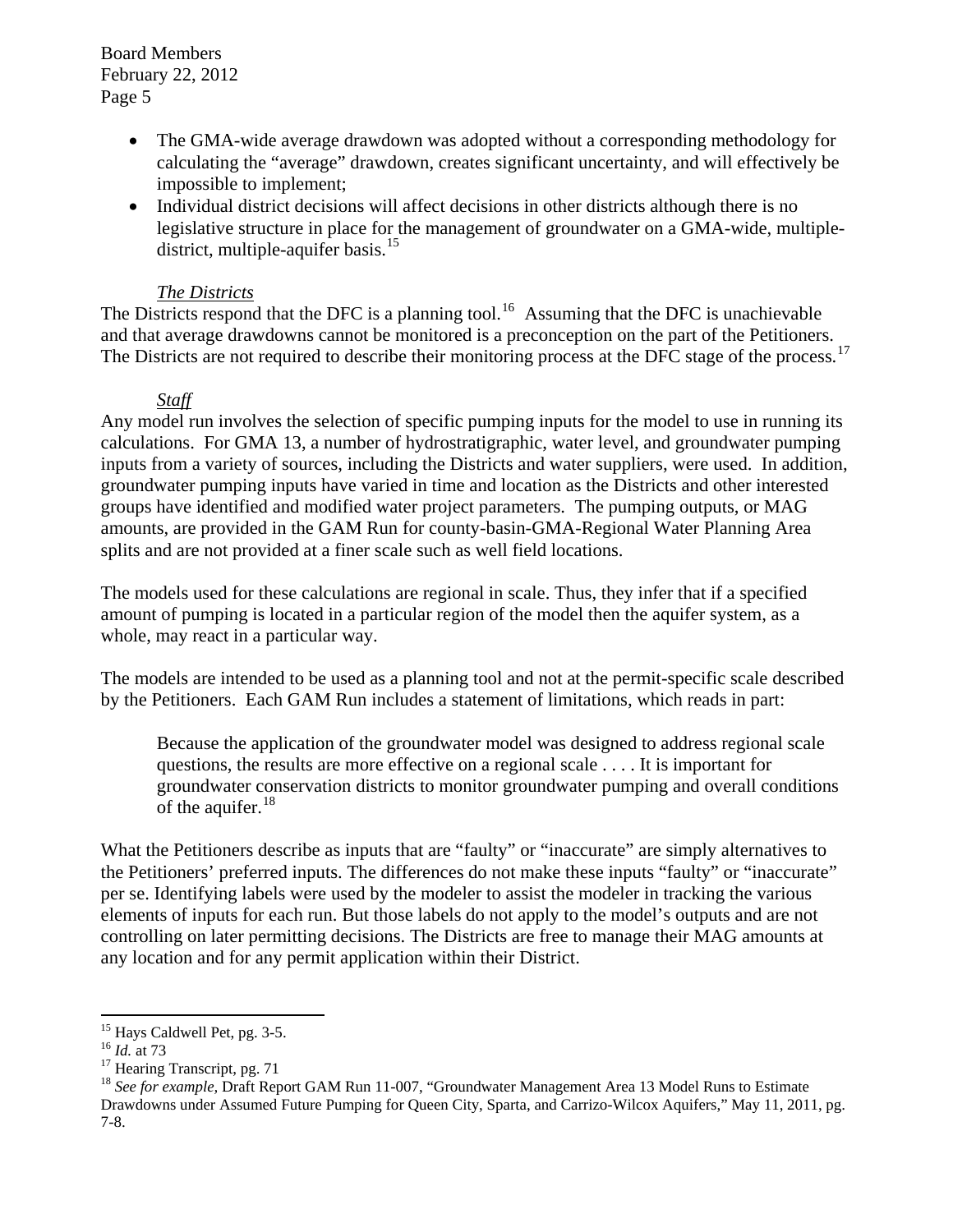Petitioners focus a great deal on the contents of the GAM Run out of a concern that their projects may have been left out of the calculations and therefore left out of any future planning or permitting the Districts might do. But any impacts to the Petitioners' projects cannot be determined until applications are made and permit decisions are rendered once the MAG is fully determined.

The DFC is a goal, a statement of the desired future condition of the aquifer. As the Districts themselves point out, each District within GMA 13 must revise its management plan to address the DFC, and, in turn, must adopt rules that will support those management plans.<sup>[19](#page-5-0)</sup> The future stages of this process are where the Districts will define the methods they intend to use in calculating the average drawdown.

The Petitioners refer to the definition of a desired future condition as proof that the DFC is unreasonable because the DFC is not specific for each aquifer and therefore fails to meet the definition. Under the relevant statute and regulations, a *regional* DFC is not inherently unreasonable. The definition of a DFC in TWDB rules states that a DFC is the desired, quantified condition of groundwater resources for a specified aquifer within a management area at a specified time or times in the future.<sup>[20](#page-5-1)</sup> Section 36.108 of the Water Code also states that the Districts *may* establish different desired future conditions for each aquifer, subdivision of an aquifer, or geologic strata located in whole or in part within the boundaries of the management area.<sup>[21](#page-5-2)</sup> The definition states that the Districts must specify the aquifer or aquifers to which the DFC applies. The Districts specified the aquifer—in this case several aquifers. The fact that more than one aquifer is involved does not mean that the Districts *must* adopt different DFCs for the different aquifers. The language in the rule is discretionary, not mandatory. In fact, GAM Run 09-034 shows not only the overall drawdown for the management area but also the average drawdown for each county by aquifer and the average drawdown overall by aquifer.<sup>[22](#page-5-3)</sup> This detailed information was available to the Districts when making their decision, but they were not required to incorporate that information in the development of the DFC. Adopting a GMA-wide drawdown to be averaged across six hydrogeologic zones is not inherently unreasonable.

Petitioners claim the DFC is unreasonable because it means that decisions in individual districts will affect decisions in other districts.<sup>[23](#page-5-4)</sup> But joint planning as envisioned in Section 36.108 of the Water Code is precisely an attempt to get groundwater management districts to manage groundwater on a regional, multi-district, multi-aquifer basis.<sup>[24](#page-5-5)</sup> A DFC that challenges Districts in a GMA to work together to achieve a GMA-wide DFC is reasonable because it asks the Districts to fulfill the mandate of the statute.

<sup>&</sup>lt;sup>19</sup> Hearing Tran., pg. 64.

<span id="page-5-1"></span><span id="page-5-0"></span> $^{20}$  31 TAC 356.2(8)

<span id="page-5-2"></span><sup>&</sup>lt;sup>21</sup> Tex. Water Code § 36.108(d)(1).

<span id="page-5-3"></span> $22$  GAM Run 09-034, Table 5, pg. 11.

<span id="page-5-4"></span> $23$  Hays Caldwell Pet., pg. 5.

<span id="page-5-5"></span><sup>&</sup>lt;sup>24</sup> See Hays Caldwell Pet., pg. 5.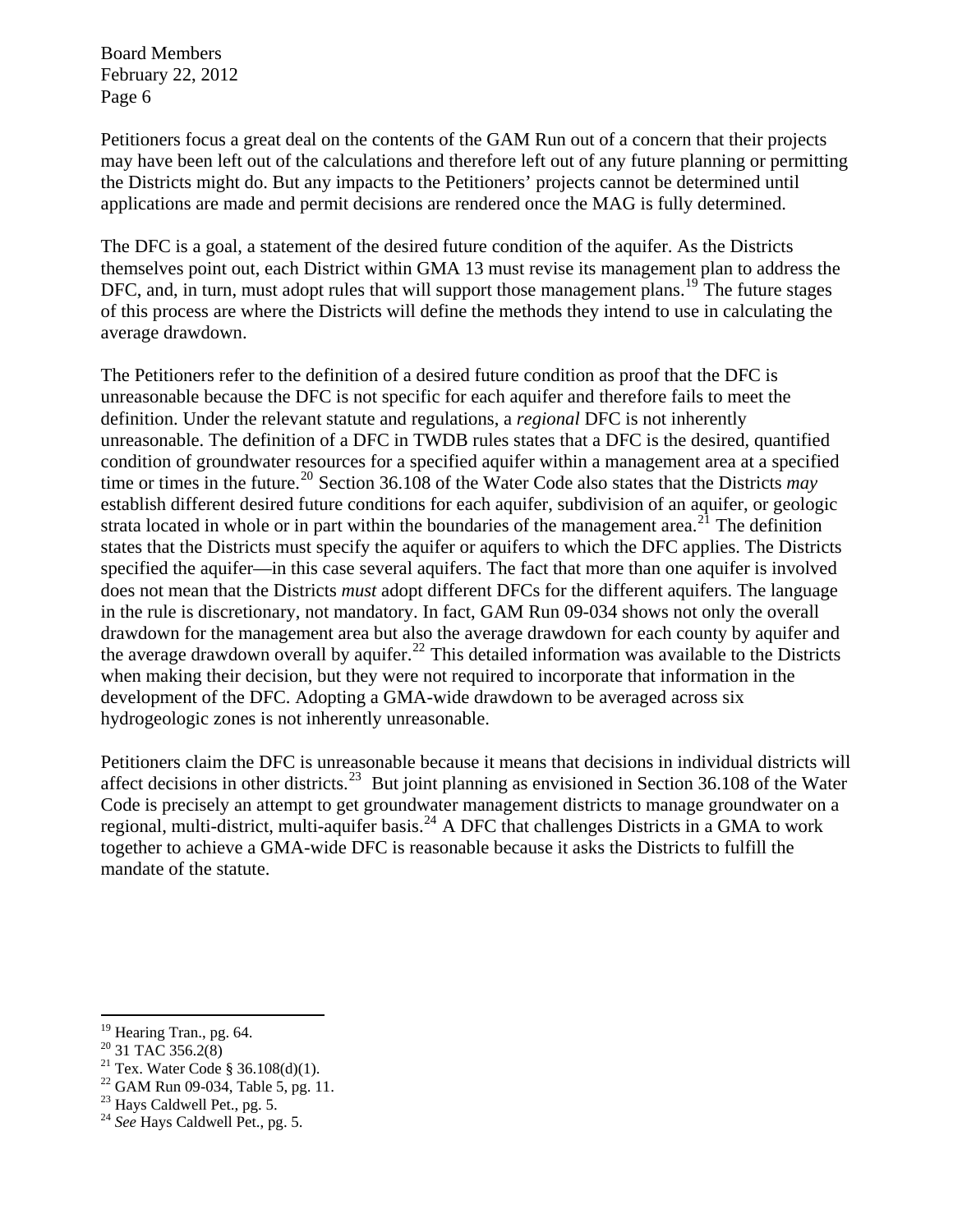## *2. Consider socio-economic impacts that are reasonably expected to occur.*

## *Petitioners*

Petitioners assert that adopting the DFC is the equivalent of saying that groundwater cannot be produced to meet the needs of Petitioners' customers. Then Petitioners recite the "adverse social and economic consequences of unmet water needs estimated in the 2007 State Water Plan and the 2011 South Central Texas Regional Water Plan" (Region L) to support their assertion.<sup>[25](#page-6-0)</sup>

## *The Districts*

The Districts respond that, in the planning process, they looked at all aquifers, all groundwater resources, and then based a decision on the total usable amount of groundwater available.<sup>[26](#page-6-1)</sup> The Districts then compared the numbers in GMA Draft MAG Report 10-012 for estimated total annual pumping in Caldwell and Gonzales counties with water planning numbers to show that availability in those counties far exceeds the 2007 and 2012 state water plans.<sup>[27](#page-6-2)</sup>

## *Staff*

Economic impacts of different pumping scenarios are difficult to quantify, in part because GMAs are not coterminous with regional water planning areas. Staff's Technical Analysis attached to this report sets out State Water Plan availability numbers for 2007 and 2012, and the 2012 State Water Plan supplies and strategies. The numbers for the state water plan come from the regional planners, in this case the South Central Texas Regional Water Planning Group that plans for Region L. But even these numbers must be carefully considered.

For the Carrizo-Wilcox Aquifer, the 2012 State Water Plan availability number exceeds the draft MAG from the GMA 13 DFC by about 50,000 acre-feet per year in 2060. This difference, however, is not due to lower MAG amounts in Caldwell, Gonzales, and Guadalupe counties. Rather, it is due to lower MAG amounts in Frio County, and, to a lesser extent, in Dimmit and La Salle counties. For Caldwell County, the MAG exceeds the 2012 State Water Plan groundwater availability for the period from 2010 through 2060 by almost twice the state water plan availability amount. In Gonzales County, the MAG exceeds the 2012 State Water Plan groundwater availability after 2020; and the MAG for Guadalupe County does not exceed the state water plan availability numbers until half way through the planning cycle. It is not clear why this is the case in Guadalupe County; but the impact will be discussed further below.

## *3. Consider environmental impacts including but, not limited to, impacts to spring flow or other interaction between groundwater and surface water.*

Parties do not raise any environmental concerns.

 $\overline{a}$ <sup>25</sup> *Id.* at 6; Hearing Trans. at pg. 46-47.<br><sup>26</sup> Transcript, pg. 59.

<span id="page-6-2"></span><span id="page-6-1"></span><span id="page-6-0"></span> $\frac{26}{27}$  Transcript, pg. 59.<br> $\frac{27}{27}$  Transcript, pg. 68-69.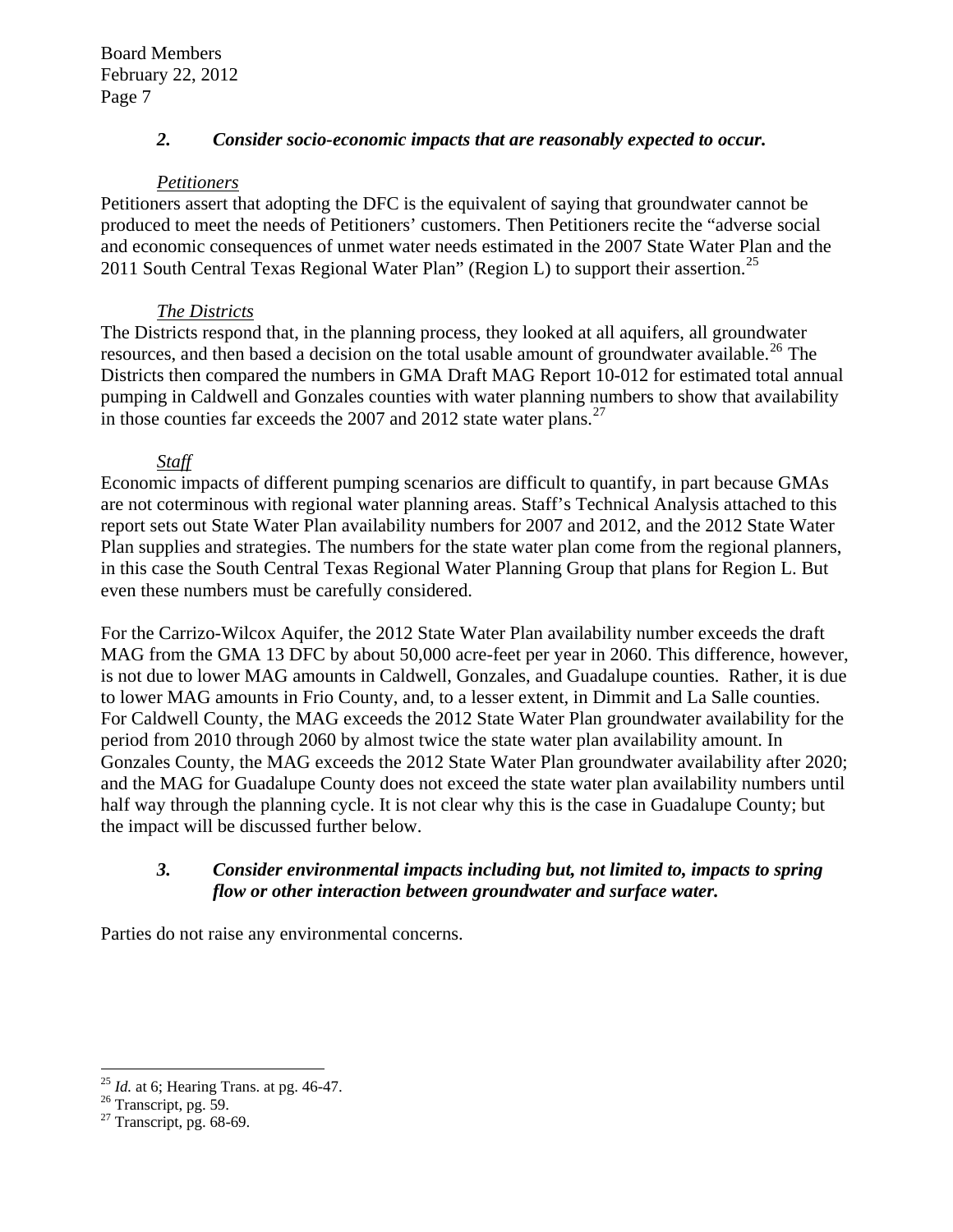## *4. Consider the state's policy and legislative directives.*

### *Petitioners*

Petitioners assert that the MAG is significantly less than what the adopted regional water plans call for.<sup>[28](#page-7-0)</sup> They claim that, based on a comparison done by the Bureau of Economic Geology of the draft MAG calculated by the TWDB and the water supply projects included in the 2011 regional water plans, there is a deficit of 84,793 acre feet per year in 2010 and a deficit of 158,902 acre feet per year in 2060. Petitioners conclude by stating that the water management strategies identified and adopted during the regional planning process that rely on the Carrizo Aquifer in Caldwell and Gonzales counties cannot be implemented, undermining a decade of water planning.<sup>[29](#page-7-1)</sup>

### *Districts*

The Districts state that every project in the regional plan that involves the use of groundwater has a note stating that:

part or all of the water needed by this water management strategy is anticipated to be supplied from locations within the jurisdiction of a groundwater conservation district and may exceed the amount of available water identified in the district's approved management plan, or it may for other reasons not be permitted by the district. The amount of water needed by this water management strategy that exceeds the available water in the district's management plan, or for other reasons is not permitted by the district, cannot be implemented as part of this water management strategy unless and until all necessary permits are received from the district. The amount of water needed by this water management strategy that exceeds the available water in the district's management plan, or for other reasons is not permitted by the district, introduces an added element of uncertainty to reliance upon this water management strategy, and therefore, additional supplies may be needed for this water management strategy.<sup>[30](#page-7-2)</sup>

Thus, the Districts conclude, everybody is aware that just because a strategy is in the water plan, does not mean that the strategy will be developed or that it will be developed completely through groundwater. There are other options available to meet water needs that cannot be met by the  $MAG.<sup>31</sup>$  $MAG.<sup>31</sup>$  $MAG.<sup>31</sup>$ 

## *Staff*

In reviewing and compiling the state and regional water plans, aggregate strategies may overdraft the available groundwater. This was done in order to avoid second-guessing local planners and decision-makers in future permitting and other decisions. Consequently, one has to take into account that the strategies discussed in the regional and state water plans may require more water than is indicated in water availability numbers. This is illustrated in Figures 8, 9, 10, and 11 in the Technical Analysis.

<span id="page-7-0"></span> $^{28}$  Hays Caldwell Pet., pg. 6.

<span id="page-7-1"></span>

<span id="page-7-2"></span><sup>&</sup>lt;sup>30</sup> Transcript, pg. 80; *See for example*, 2011 Region L Regional Water Plan, Vol. II, pg 4C.15-19, 4C.16-30, and 4C.17-12.

<span id="page-7-3"></span><sup>31</sup> *Id.* at 80.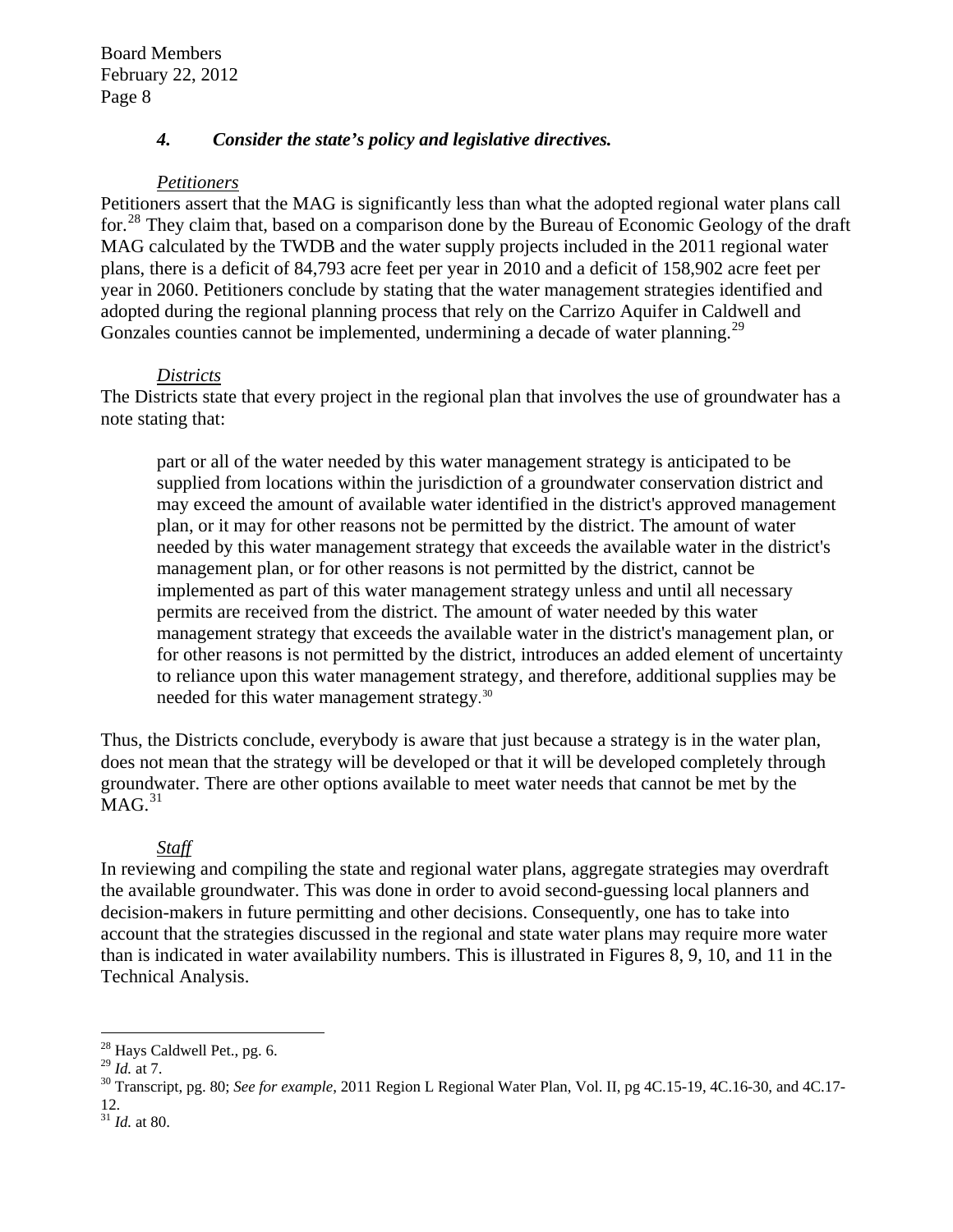In Caldwell County, the MAG provides almost twice the amount needed for the State Water Plan supplies and strategies. Consequently, the proposed DFC does not inhibit implementation of strategies in the State Water Plan or undermine the planning process in Caldwell County.

In Gonzales County, the MAG is greater than the State Water Plan availability volume for much of the planning period, but supplies and strategies are greater than the draft MAG for all of the planning period. State Water Plan availability is less than supplies and strategies, however, for the planning period, which suggests that the strategies that will actually be employed remain to be determined.

For Guadalupe County, the MAG is less than State Water Plan availability for half the planning period and greater than the State Water Plan availability for half the planning period. The MAG is also less than supplies and strategies for the planning period; but the State Water Plan availability also is less than supplies and strategies for the planning period. Thus, again, it is difficult to project which strategies will actually be developed.

In all cases presented, the MAG exceeds the estimated maximum sustainable pumping and historical use. This suggests that the Districts acknowledge the need for additional production.

For GMA 13, the MAG is less than both the State Water Plan availability and the State Water Plan supplies and strategies. This may be due, however, to lower numbers in some of the more rural counties in the GMA and overdrafting in several counties. Based on the overestimation of supplies and strategies, projecting what supplies and strategies will be over the long term is difficult. This does not, however, suggest that the proposed DFC is unreasonable, only that adjustments will need to be made as conditions change, the Districts develop and implement their management plans, and water planning projections are adjusted to reflect future developments.

## *5. Consider the impact on private property rights.*

## *Petitioners*

Petitioners testify that Hays Caldwell and Canyon Regional have invested in production rights, project planning and permitting, and have leased thousands of acres in groundwater rights within the Gonzales County District. They assert that these investments risk being lost if the DFC is unreasonably low.

## *Districts*

The Districts, for their part, state that no one is guaranteed groundwater. The Petitioners and all others have to apply for a permit.<sup>[32](#page-8-0)</sup>

## *Staff*

Petitioners express concern that an unreasonably low DFC will, in addition to having socioeconomic consequences, harm the Petitioners personally and dramatically if the adopted DFC results in denial or reduction of Petitioners' permits and opportunity to develop their projects. But

<span id="page-8-0"></span> $32$  Hearing Trans., pg. 76.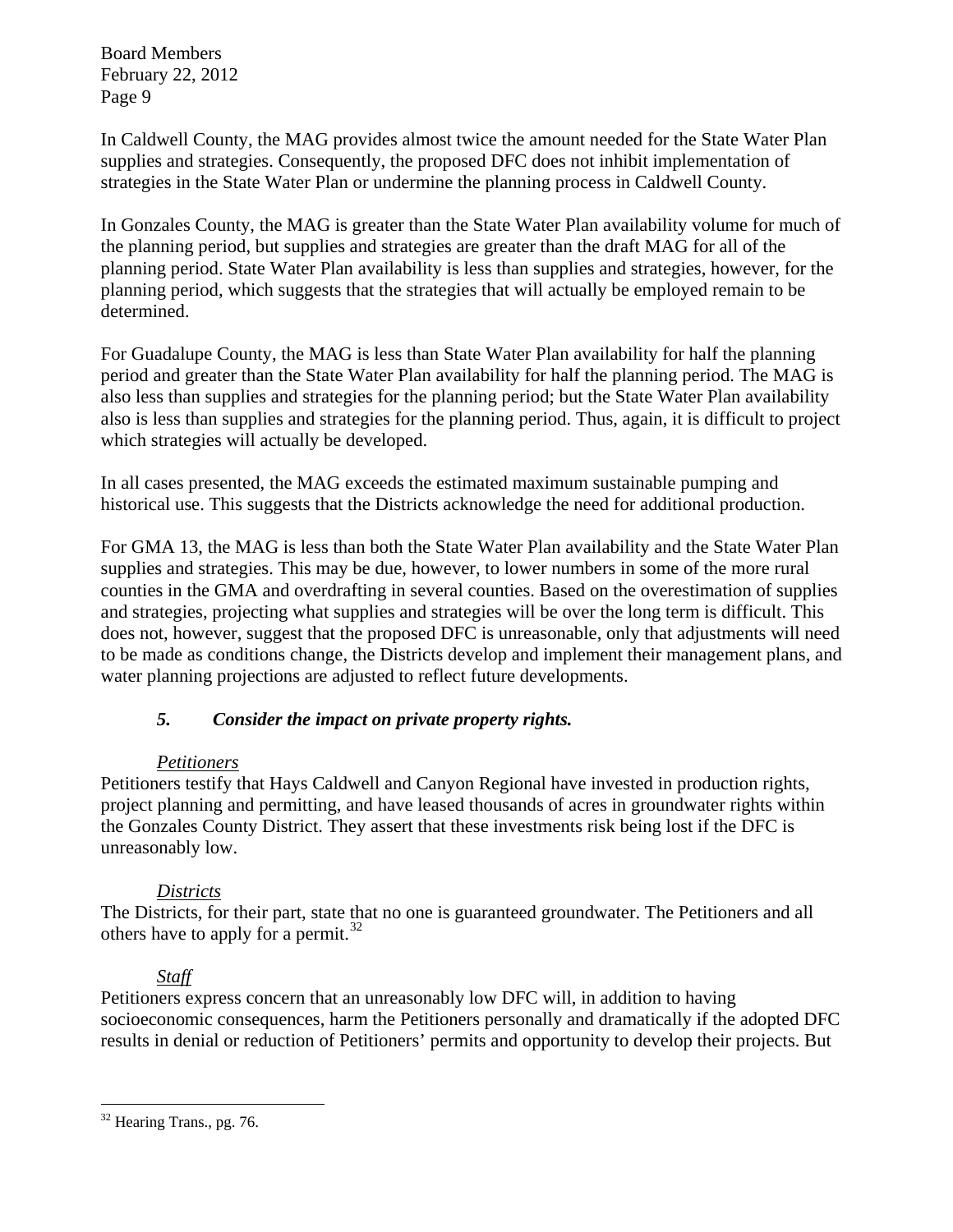restrictions imposed by the Districts to manage and permit groundwater production will be determined in the future.

As already noted, the Draft MAG in Caldwell County, a county that was central to the Petitioners' interests, exceeds the amount needed for 2012 State Water Plan existing supplies and strategies throughout the planning period. Figure 8 of the Technical Analysis shows that the 2012 State Water Plan existing supplies and strategies exceed the Draft MAG beginning around 2020. The difference, however, ranges from around 12,000 acre-feet per year in 2020 to about 42,000 acre-feet per year in 2060. Because the Region L Regional Water Plan allows for supplies and strategies to exceed available groundwater, this gap does not appear to be unmanageable as a state water planning matter and thus does not render the DFC unreasonable. The challenge will be in how the Districts manage the available groundwater and make permitting decisions. As staff has noted before, the risk, if any, to the Petitioners' property rights will become an issue when the Petitioners approach the Districts for the permits they need to develop their projects.

### *6. Consider the reasonable and prudent development of the state's groundwater resources.*

### *Petitioners*

Petitioners claim that the DFC does not allow for the reasonable and prudent development of the state's groundwater resources. The DFC would preclude development of the available groundwater resources in the face of significant increases in water demand.<sup>[33](#page-9-0)</sup> By adopting an unreasonably low DFC, the region will be underutilizing a major resource in a significant way.<sup>[34](#page-9-1)</sup>

### *Districts*

The Districts state that they attempted to identify potential pumping in areas that have been identified as having future needs.<sup>[35](#page-9-2)</sup>

### *Staff*

Table 2 of the Technical Analysis shows estimated storage volume in the Carrizo-Wilcox Aquifer to be 1.9 billion acre feet. Estimated maximum sustainable pumping is 285,849 acre feet per year. The MAG ranges from 375,654 acre feet per year in 2010 to 403,998 acre feet per year in 2060. As Figure 8 in the Technical Analysis shows, the MAG exceeds estimated maximum sustainable pumping over the entire planning period. In addition, the MAG far exceeds the estimated exempt use over the same period, suggesting that there is sufficient room between exempt use and the MAG for the Districts to consider requests for additional water production, contrary to Petitioners' assertion. At a time of growing demand in the area, the Districts appear to be taking a reasonable approach to establishing a base line for planning to meet future demand.

### **Closing**

 $\overline{a}$ 

Staff notes two particular issues that arose in this appeal. First, as the Districts note, the DFC process is iterative. Establishing a DFC involves an initial statement of the DFC, defining and weighing a number of factors to achieve that DFC, looking at the results and making adjustments,

<span id="page-9-0"></span><sup>&</sup>lt;sup>33</sup> Hays Caldwell Pet., pg. 10.

<span id="page-9-1"></span><sup>&</sup>lt;sup>34</sup> Hearing Trans., pg 51.

<span id="page-9-2"></span><sup>&</sup>lt;sup>35</sup> Hearing Trans., pg. 58.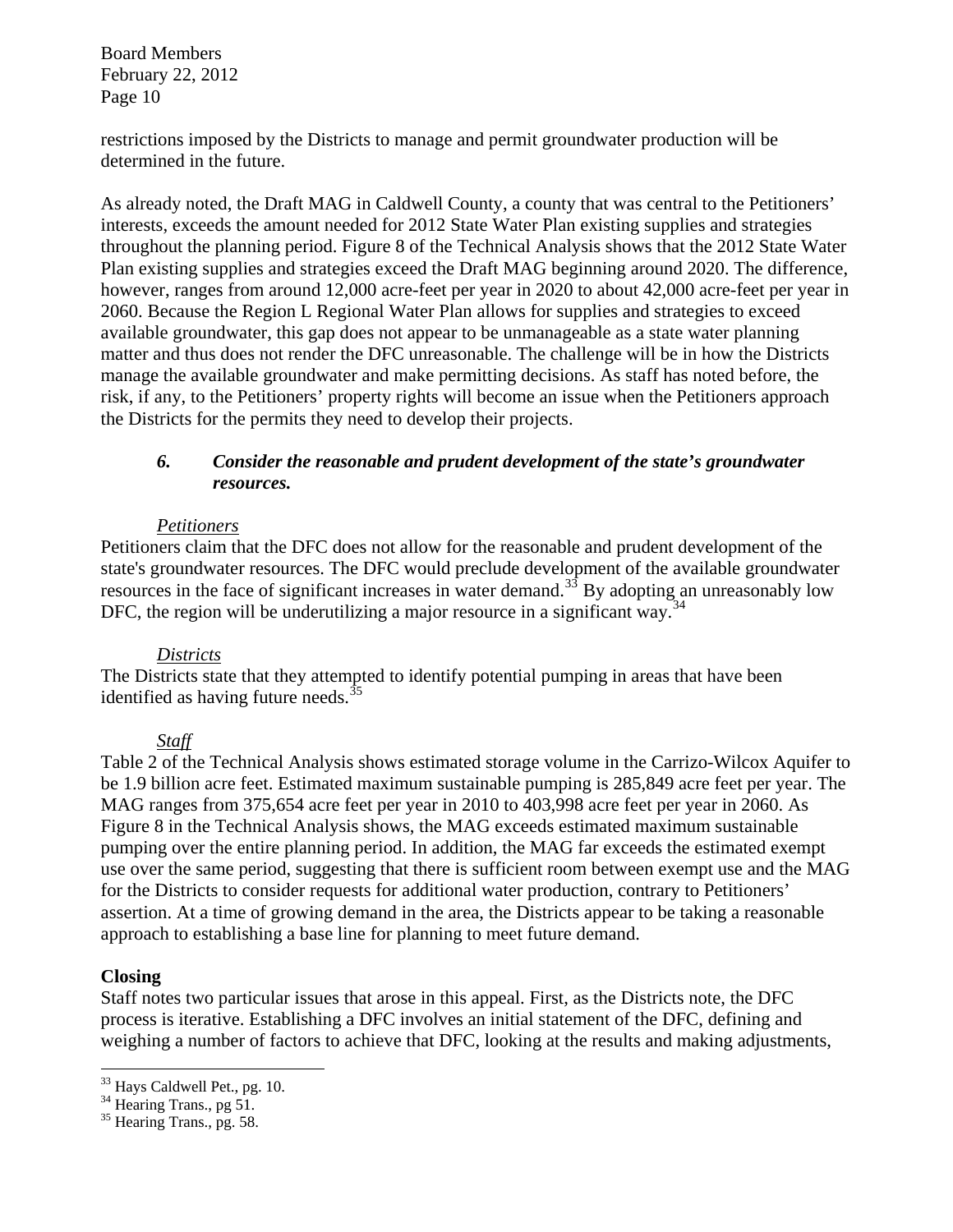then repeating the process until a satisfactory DFC has been defined for the aquifer or aquifers. Districts are charged with then reviewing their DFCs every five years. Consequently, while the current DFC is projected over a 50-year planning horizon, it will be reviewed much sooner than that and more than once over the 50-year planning period.

The second issue relates to the next steps in the statutory process outlined in Chapter 36 of the Water Code. Once the DFC is final and the MAG is provided, the Districts must create management plans that incorporate the MAG. In turn, they must adopt rules that will support the management plans. Then they will grant permits based on the management plans and rules. The history of GAM analyses presented in Section 2 of the Technical Analysis shows the efforts by the Districts to consider a number of pumping scenarios before adopting the DFC. The success of this effort will depend on the management plans and rules that the Districts develop to implement their DFC.

## **RECOMMENDATION**

Staff recommends that the Board find that the DFC adopted by the Districts in GMA 13 for the Sparta, Weches, Queen City, Reklaw, Carrizo, and Wilcox aquifers is reasonable after considering the petitions, the testimony and evidence presented at the hearings, and staff's summary and analysis of that evidence. The reasonableness of the DFC with respect to fulfillment of the state's policy and legislative directives, socio-economic impacts, and the exercise of personal property rights will depend on the way in which the Districts incorporate the MAG into their management plans and rules and make related decisions regarding permit authorizations and administration.

Attachment(s): Technical Analysis of Petitions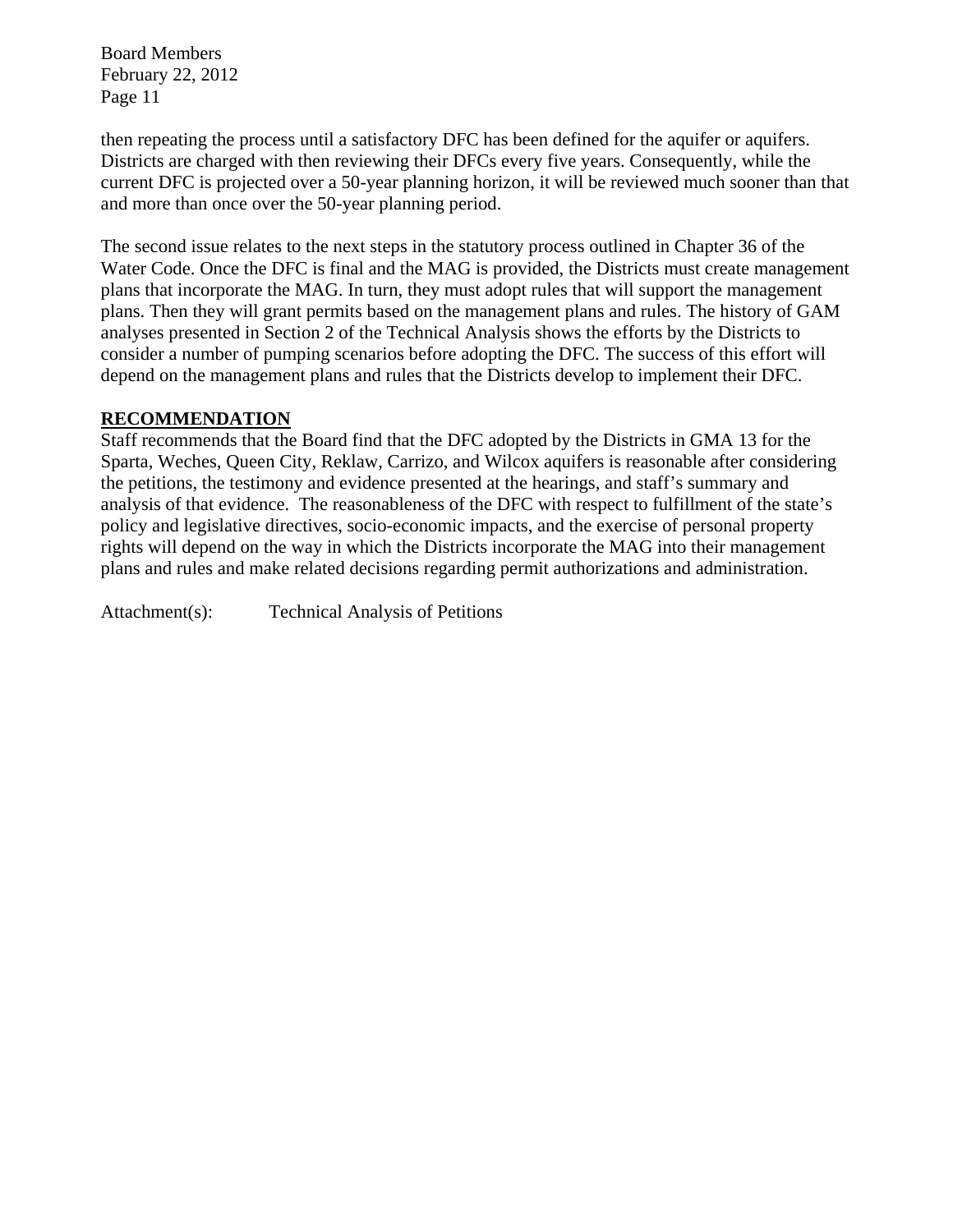# **TECHNICAL ANALYSIS OF PETITIONS**

# **CHALLENGING THE REASONABLENESS OF THE DESIRED FUTURE CONDITIONS** FOR THE CARRIZO-WILCOX, QUEEN CITY, AND SPARTA AQUIFERS IN **GROUNDWATER MANAGEMENT AREA 13**

### **Petitioners:**

Canyon Regional Water Authority 

Prepared by: Shirley C. Wade, Ph.D., P.G. Texas Water Development Board **Groundwater Resources Division** 

## **Prepared for:**

**Texas Water Development Board** March 1, 2012 Board Meeting

**February 22, 2012** 



The seal appearing on this technical analysis was authorized by Shirley C. Wade, P.G. 525 on February 22, 2012.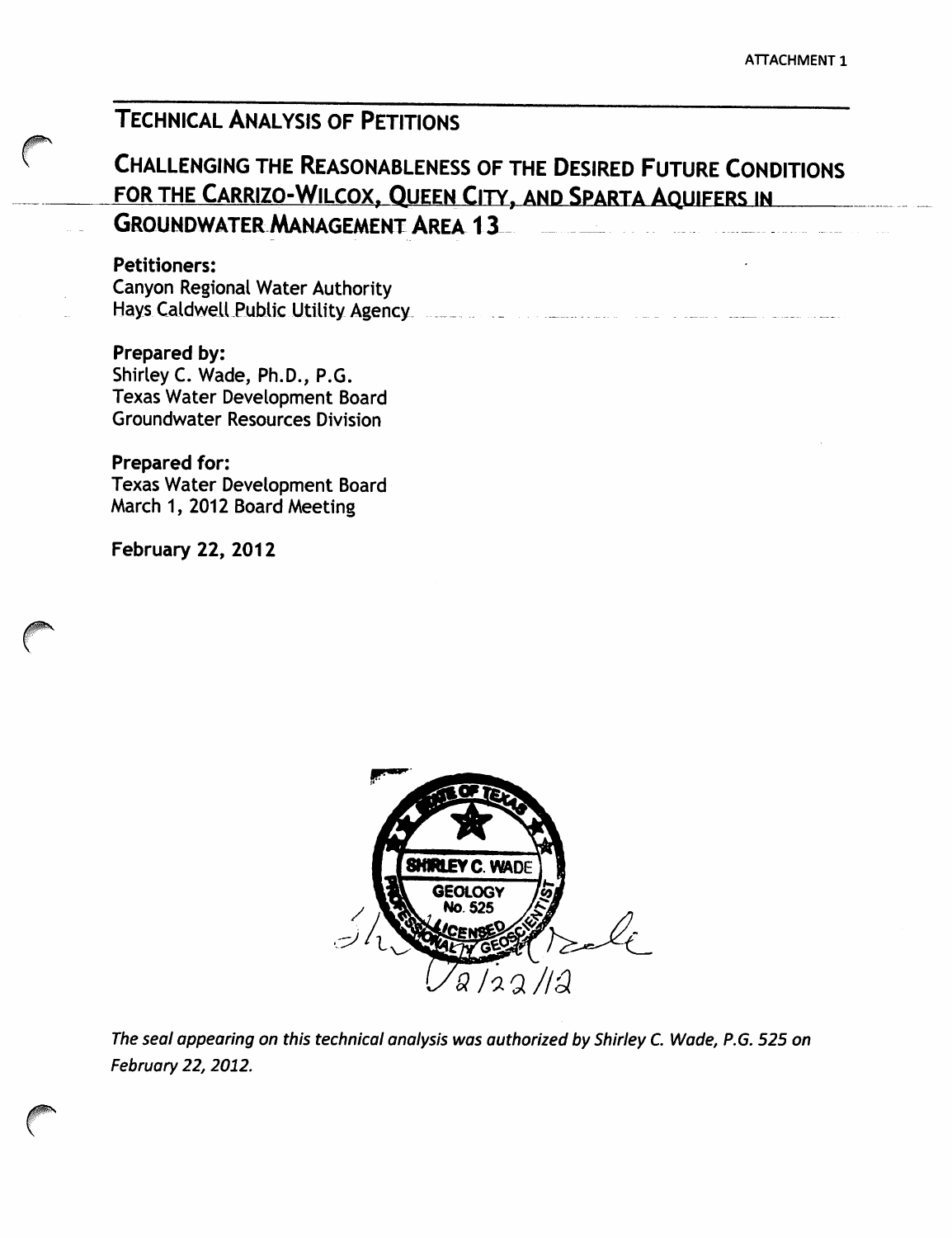# *EXECUTIVE SUMMARY*

We have summarized information from groundwater availability model (GAM) runs and the state water plan to provide context to issues raised in two petitions appealing the reasonableness of the desired future conditions for the Carrizo-Wilcox, Queen City, and Sparta aquifers in Groundwater Management Area 13. For GAM runs involving various pumping scenarios we plotted average drawdown versus pumping for all of Groundwater Management Area 13 and for Caldwell, Gonzales, and Guadalupe counties. Drawdown in Gonzales County was well correlated with total Gonzales County pumping, and drawdown in Guadalupe and Caldwell counties and Groundwater Management Area 13 was fairly well correlated with total pumping. The correlations suggest that the average drawdown is mainly a function of total pumping and is not extremely sensitive to the specific area of pumping.

We also compared draft modeled available groundwater amounts with regional water planning data, water use survey data, and estimates of maximum sustainable pumping. For the Carrizo-Wilcox Aquifer in Groundwater Management Area 13 the groundwater availability in the 2012 State Water Plan exceeds the draft modeled available groundwater by about 90,000 acre-feet per year in 2010 and 50,000 acre-feet per year in 2060. However, for Caldwell, Gonzales, and Guadalupe counties the draft modeled available groundwater exceeds groundwater availability in the 2012 State Water Plan for at least half of the planning period. The draft modeled available groundwater amounts for all of Groundwater Management Area 13 as well as Caldwell, Gonzales, and Guadalupe counties exceed estimated maximum sustainable pumping and historical use.

# *SECTION 1: INTRODUCTION*

This document is a summary of technical information to provide context to the issues raised in two petitions appealing the reasonableness of the desired future conditions for the Carrizo-Wilcox, Queen City, and Sparta aquifers (Figure 1)adopted by groundwater conservation districts (Figure 2) within Groundwater Management Area 13. This report accompanies the staff evaluation of the issues raised in the petitions filed by Canyon Regional Water Authority and Hays Caldwell Public Utility Agency. In this technical report we draw no conclusions about the merits of the issues raised in the petitions.

To help address the technical aspects of the petitions we have summarized the eight groundwater availability model runs performed for Groundwater Management Area 13 (Section 2), and we have compiled groundwater use data from the TWDB Online Water Use Survey (TWDB, 2012) as well as groundwater availability from the 2006 (Amended 2009) South Central Texas Regional Water Plan (South Central Texas Regional Water Planning Group, 2009) and groundwater availability and recommended water management strategies from the 2011 South Central Texas Regional Water Plan (South Central Texas Regional Water Planning Group, 2011) (both part of the 2012 State Water plan) (Section 3).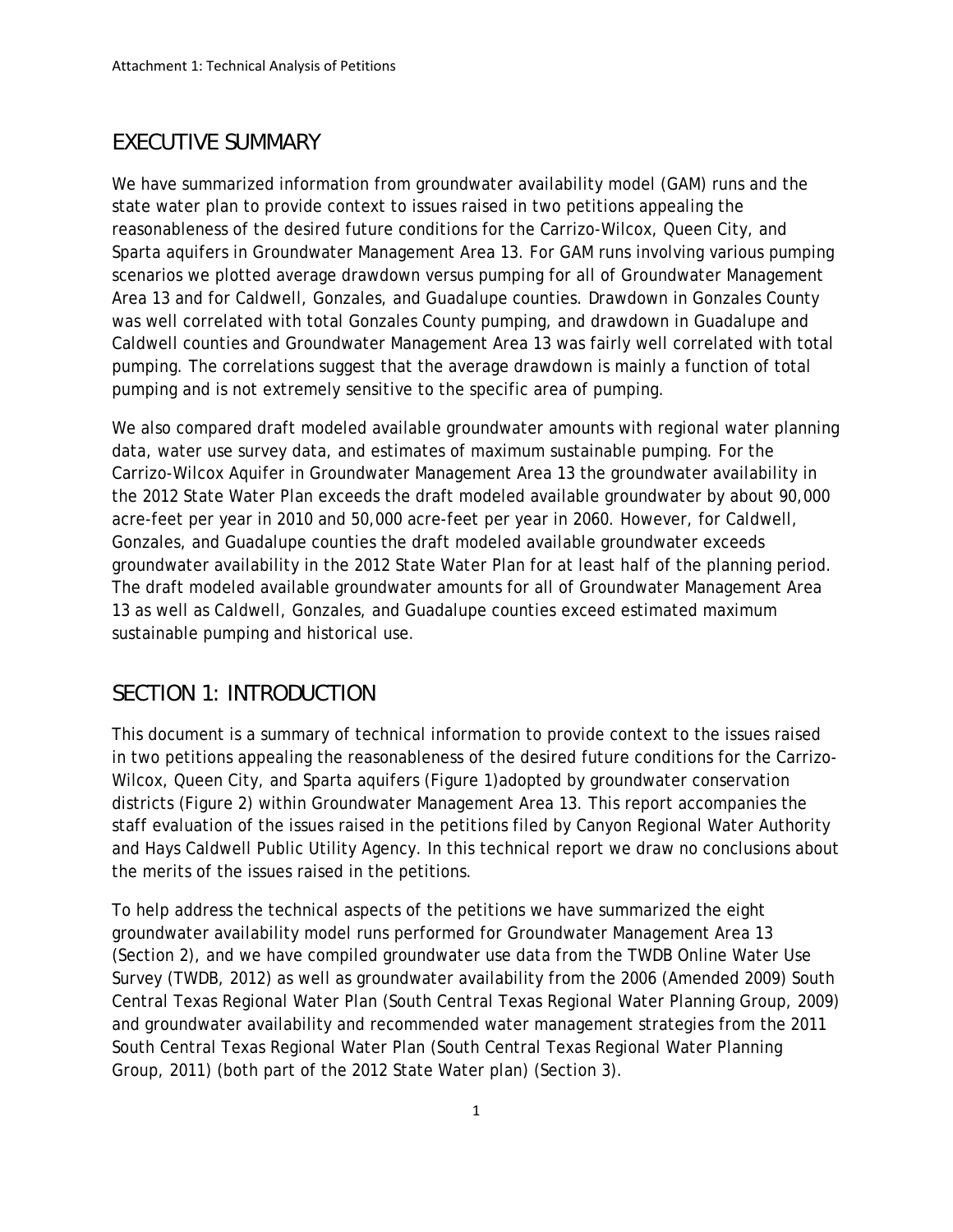# *SECTION 2: GROUNDWATER AVAILABILITY MODEL RUNS*

TWDB staff completed eight groundwater availability modeling analysis reports for Groundwater Management Area 13 to help the groundwater conservation districts develop their statements of desired future conditions. The districts selected an average drawdown of 23 feet resulting from Scenario 4 of GAM Run 09-034 (Wade and Jigmond, 2010) as their desired future condition for the Carrizo-Wilcox, Queen City, and Sparta aquifers. The eight model reports described below were requested by Mike Mahoney on behalf of Groundwater Management Area 13.

## *GAM Run 06-29*

Donnelly (2007a)

GAM Run 06-29 was a baseline modeling run using 1999 estimated historic pumping for each year of a 61-year simulation. In the model run we used average values of recharge, evapotranspiration, and streamflow conditions for each year. The average values for recharge, evapotranspiration, and streamflow conditions are the average of the annual values from the 1980 to 1999 historical calibration period for the groundwater availability model for the southern part of the Carrizo-Wilcox, Queen City, and Sparta aquifers (Kelley and others, 2004). We summarized the model run results with water budget tables and maps of drawdown.

## *GAM Run 07-16*

Donnelly (2007b)

For GAM Run 07-16 we added additional pumping to the baseline 1999 Carrizo Aquifer pumping in Caldwell and Gonzales counties. We added up to 6,000 acre feet per year in Caldwell County and 9,000 acre-feet per year to Gonzales County in locations specified by the districts. As with GAM Run 06-29 we used average values of recharge, evapotranspiration, and streamflow conditions for each year of a 61-year simulation. We summarized the model run results with water budget tables and maps of drawdown.

## *GAM Run 07-17*

Donnelly (2007c)

For GAM Run 07-17 we based the pumping distribution on GAM Run 07-16. District representatives specified modified pumping totals for their counties. In most cases they increased the county pumping totals from the 1999 baseline amounts to the 2007 State Water Plan groundwater availability amounts. To bring county totals up to the 2007 State Water Plan amounts, we uniformly increased the pumping throughout each county. In addition we responded to requests from the districts and added 6,400 acre feet per year to the Carrizo Aquifer in specified locations in Bexar County and 14,000 acre-feet per year to the middle and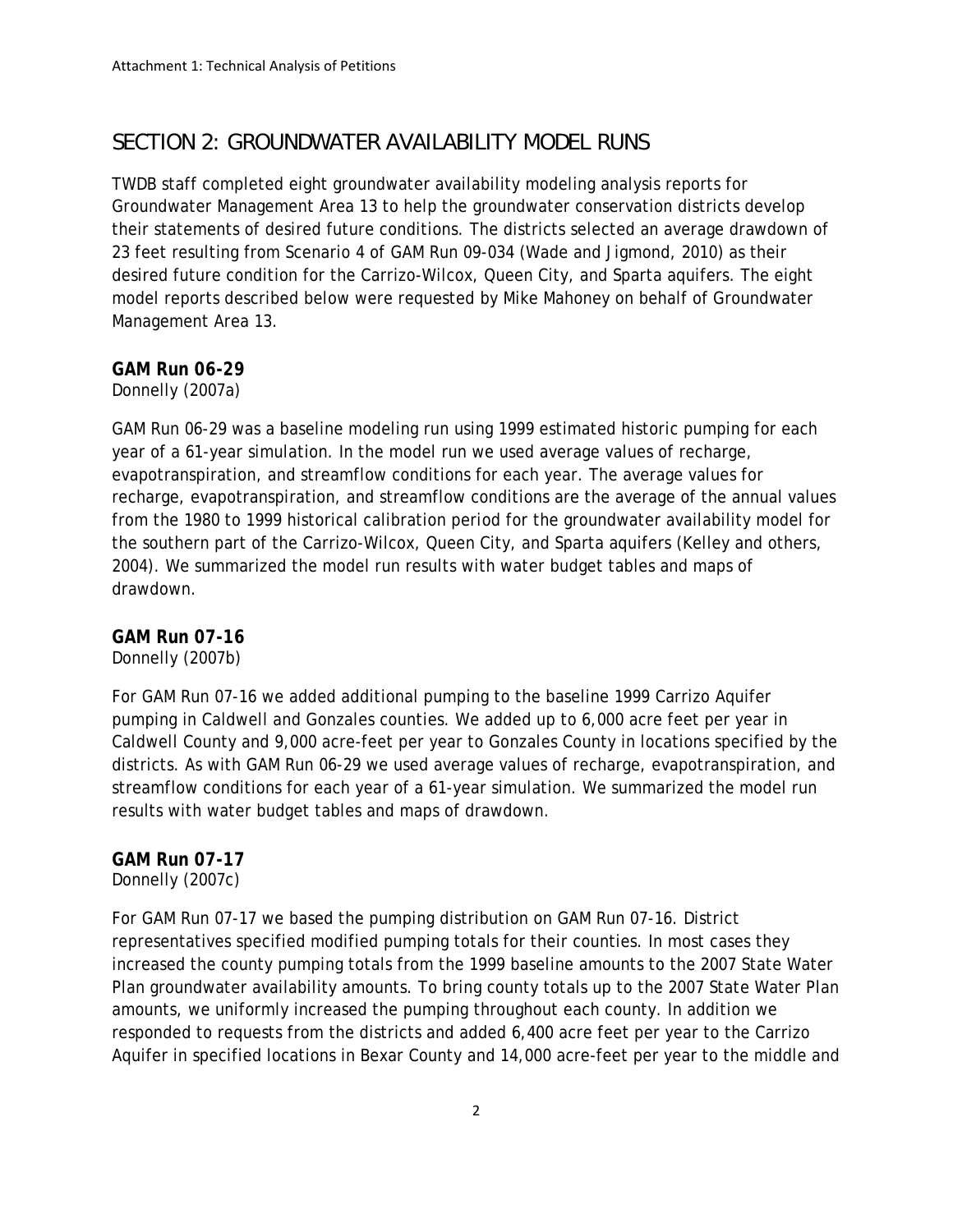

**FIGURE 1. LOCATION OF THE CARRIZO-WILCOX, QUEEN CITY, AND SPARTA AQUIFERS IN GROUNDWATER MANAGEMENT AREA 13.**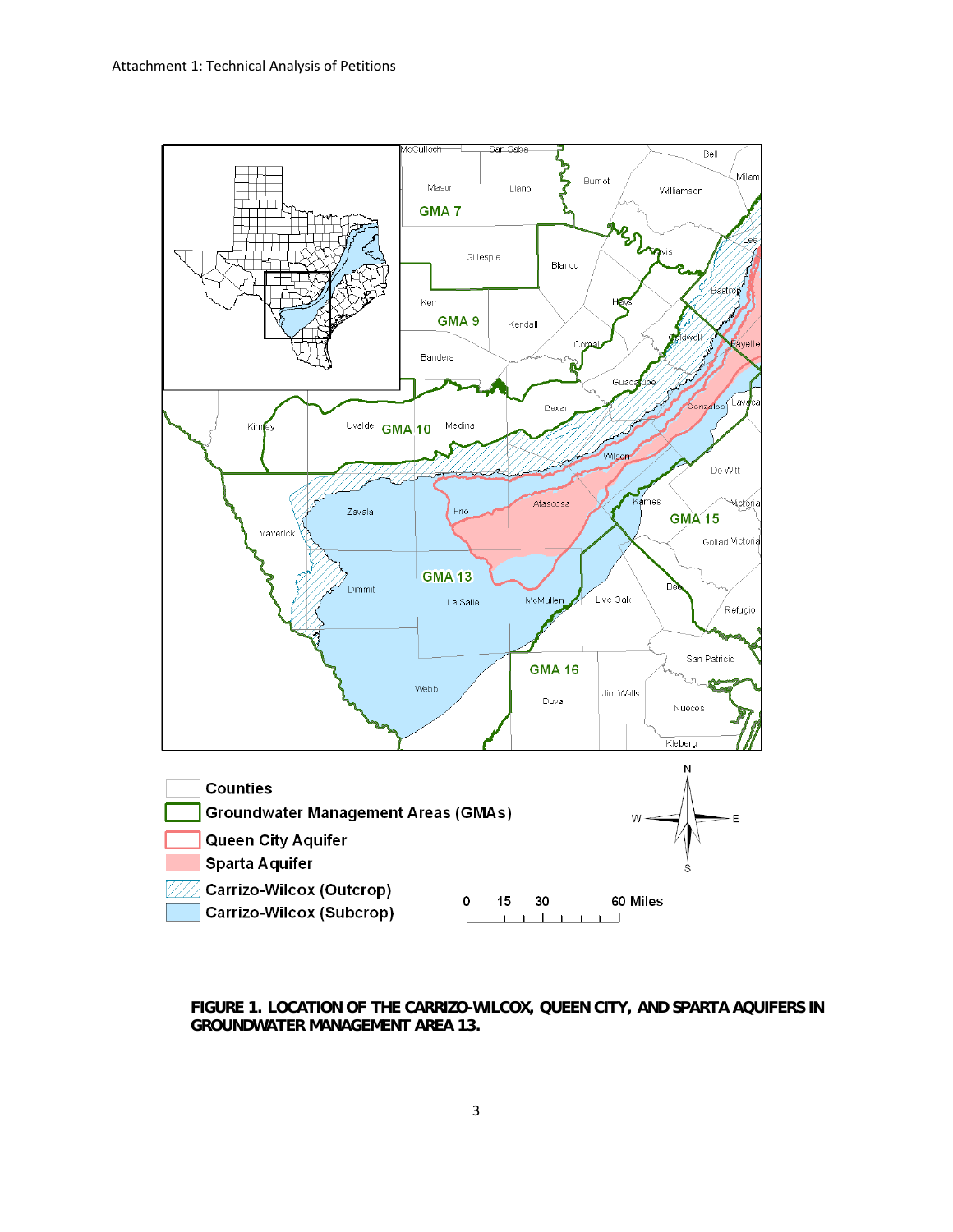

**FIGURE 2. GROUNDWATER CONSERVATION DISTRICTS IN GROUNDWATER MANAGEMENT AREA 13. (CD = CONSERVATION DISTRICT; GCD = GROUNDWATER CONSERVATION DISTRICT; UWCD = UNDERGROUND WATER CONSERVATION DISTRICT).**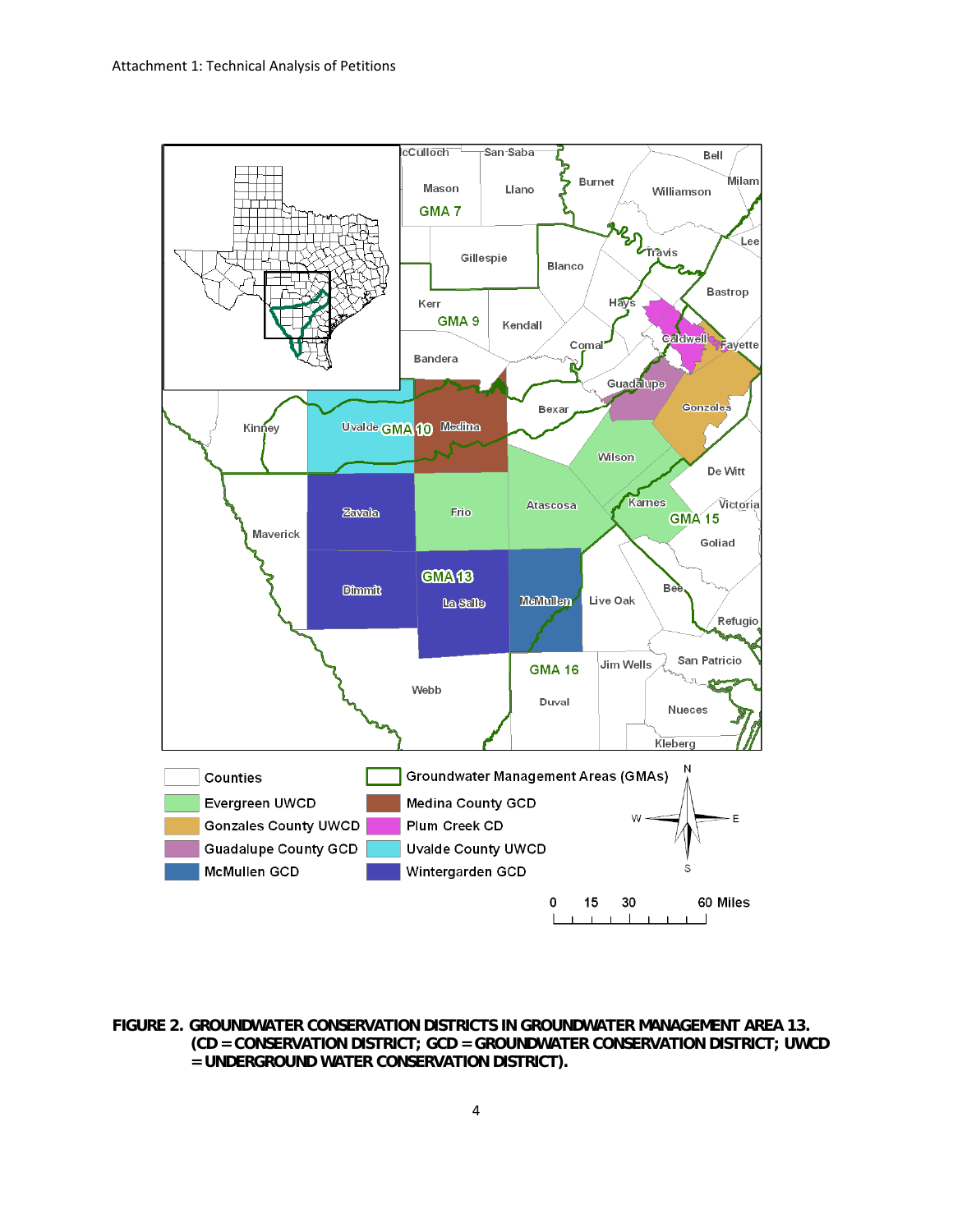lower Wilcox Aquifer in Atascosa County. Again, we used average values of recharge, evapotranspiration, and streamflow conditions for each year of a 61-year simulation. We summarized the model run results with water budget tables and maps of drawdown.

### *GAM Runs 08-41, 08-42, and 08-43*

Wade (2008a, b, c)

GAM Runs 08-41, 08-42, and 08-43 were high, low, and medium pumping scenarios, respectively. District representatives specified estimates of low, medium, and high amounts of pumping for their counties. To achieve the specified pumping amount for most counties we based the pumping distribution on the baseline 1999 pumping and uniformly increased or decreased the pumping amounts. Exceptions were as follows: Gonzales County was separated into three pumping areas with totals specified for each area; Caldwell County was separated into three pumping areas with pumping specified for each area; pumping was placed in specified locations in the Carrizo Aquifer in Atascosa, Caldwell, Gonzales, Guadalupe, and Wilson counties; and pumping was placed in specified locations in the middle and lower Wilcox Aquifers in Atascosa, Bexar and Wilson counties. As for the previous runs we used average recharge, evapotranspiration, and streamflow conditions for each year of a 61-year simulation. We summarized the model run results with water budget tables and maps of drawdown.

### *GAM Run 09-34*

Wade and Jigmond(2010)

GAM Run 09-34 consisted of model runs using four pumping scenarios. Representatives for the districts provided pumping amounts and locations for scenario 1. They provided the pumping as county totals, totals for sub-county areas, and as specified point locations. The districts provided maps for the sub-county areas and for the specified point locations. Scenario 2 included an additional 5,688 acre-feet per year at specified point locations in western Gonzales County. Scenario 3 included an additional 16,000 acre-feet per year at specified point locations in southeastern Caldwell County and 4,000 acre-feet per year at two additional point locations not included in scenarios 1 and 2. Scenario 4 combined pumping from scenarios 1, 2, and 3. For each scenario we calculated average drawdowns for each layer and for each county and for the entire groundwater management area.

In addition to the four pumping scenarios we also ran the model for each scenario with pumping scaled by 70 percent, 80 percent, 90 percent, 110 percent, 120 percent, and 130 percent. We calculated average drawdown for each percentage and plotted charts of drawdown versus total pumping. Figure 3 illustrates the relationship between pumping and drawdown for the scaled pumping specified for Scenario 4.

As for the previous runs we used average recharge, evapotranspiration, and streamflow conditions for each year of a 61-year simulation. We summarized the model run results with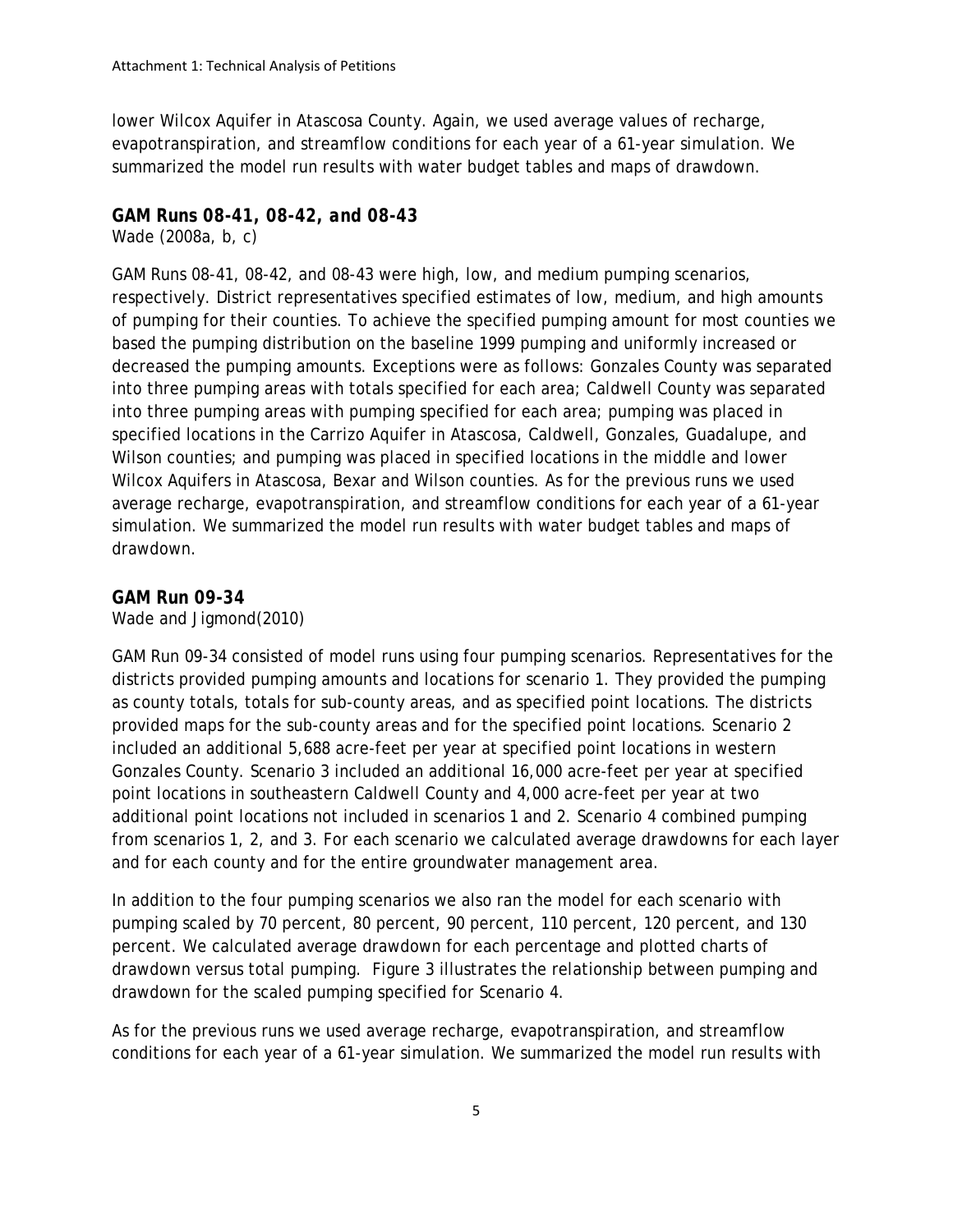water budget tables, tables of average drawdown, and charts of average drawdown and provided drawdown maps in an appendix.



**GMA 13 Average Drawdown** 

**FIGURE 3. AVERAGE DRAWDOWN IN GROUNDWATER MANAGEMENT AREA 13 VERSUS GROUNDWATER MANAGEMENT AREA 13 PUMPING FOR GAM RUN 09-34 (SCENARIO 4) SCALED PUMPING RUNS. THE RUN CORRESPONDING TO THE DESIRED FUTURE CONDITION IS SHOWN WITH THE BLACK TRIANGLE.** 

### *Draft GAM Run 11-007 and Draft GAM Run 11-007 Addendum*  Wade (2011a, b)

Mike Mahoney requested GAM Run 11-007 on behalf of the districts in Groundwater Management Area 13 as the outcome of a meeting between several district representatives and the petitioners. GAM Run 11-007 consisted of two pumping scenarios, scenario 5a and 5b. Both scenarios included an additional 4,600 acre-feet per year of pumping to the Carrizo Aquifer at new and existing locations in Guadalupe and western Gonzales counties. Scenario 5a included 35,000 acre-feet per year of additional pumping in the Carrizo Aquifer in a downdip location in eastern Gonzales County. Scenario 5b included 35,000 acre-feet per year additional pumping in the Carrizo Aquifer in an updip location in eastern Caldwell County.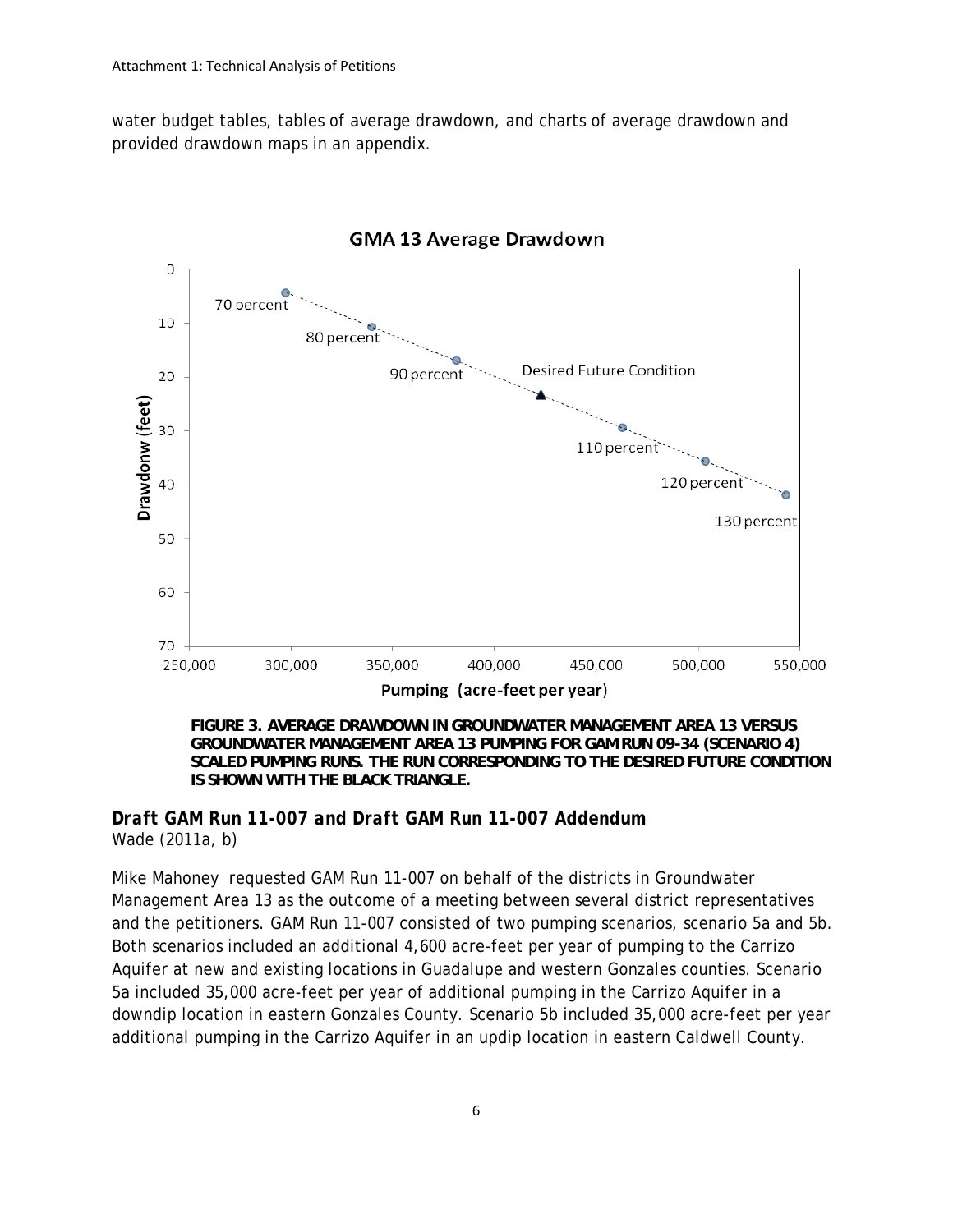As for the previous runs we used average values of recharge, evapotranspiration, and streamflow conditions for each year of a 61-year simulation. We summarized the model run results with water budget tables and tables of average drawdown. In the GAM Run 11-007 addendum we provided drawdown maps and summary tables of water budgets for the historical average, 1999 year pumping and 2060 in scenarios 1 through 5b

## *Summary of Average Drawdowns and Pumping for Groundwater Management Area 13 GAM Runs*

For each GAM Run discussed above we calculated average drawdown for Groundwater Management Area 13 and for Caldwell, Gonzales, and Guadalupe counties (Table 1). We also plotted the average drawdown versus pumping for the runs (Figures 4 through 7). The summary plot for the groundwater management area-wide average drawdown (Figure 4) is similar to the plot of average drawdown versus scaled pumping from GAM Run 09-34 (Figure 3). The summary plot is more scattered than the plot for GAM Run 09-34, but the similarity



**FIGURE 4. AVERAGE DRAWDOWN IN GROUNDWATER MANAGEMENT AREA 13 VERSUS GROUNDWATER MANAGEMENT AREA 13 PUMPING FOR ALL GROUNDWATER MANAGEMENT AREA 13 GAM RUNS. THE RUN CORRESPONDING TO THE DESIRED FUTURE CONDITION IS SHOWN WITH THE BLACK TRIANGLE.** 

**GMA 13 Average Drawdown**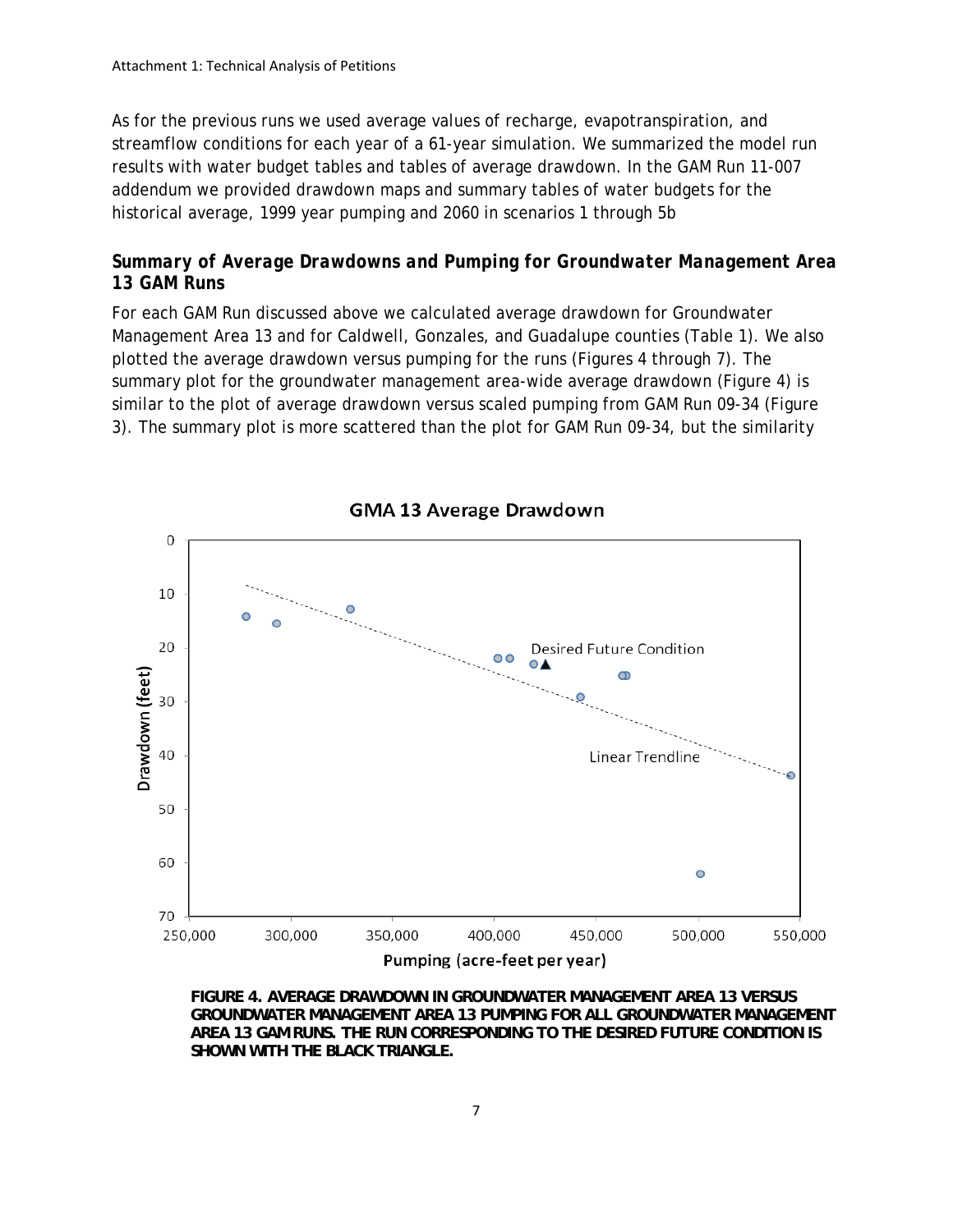suggests that similar pumping amounts produce similar area-wide drawdown even if the pumping is in different locations. The drawdown point that is located far below the trendline for the summary plot (Figure 4) is due to a larger fraction of the pumping being located in the Wilcox Aquifer. The hydraulic conductivity of the Wilcox Aquifer is lower than the Carrizo Aquifer and produces greater drawdown for the same amount of pumping.

Table 1 lists the pumping values and drawdown estimates derived from various GAM runs. These relationships are illustrated for each county in Figures 5 through 7.

| Area                  | Groundwater<br>Management<br>Area 13 |                                   | Caldwell County         |                      | <b>Gonzales County</b> |                                   | <b>Guadalupe County</b> |                                   |
|-----------------------|--------------------------------------|-----------------------------------|-------------------------|----------------------|------------------------|-----------------------------------|-------------------------|-----------------------------------|
| <b>GAM Run</b>        | Pumping<br>$(ac-ft/yr)$              | Draw<br>down<br>(f <sup>t</sup> ) | Pumping<br>$(ac-ft/yr)$ | Draw<br>down<br>(ft) | Pumping<br>(ac-ft/yr)  | Draw<br>down<br>(f <sup>t</sup> ) | Pumping<br>$(ac-ft/yr)$ | Draw<br>down<br>(f <sup>t</sup> ) |
| 06-29                 | 277,970                              | 14                                | 3,744                   | $-2$                 | 3,421                  | $-2$                              | 5,815                   | $\overline{2}$                    |
| $07 - 16$             | 292,970                              | 15                                | 9,745                   | $\overline{2}$       | 12,421                 | 5                                 | 5,815                   | $\overline{5}$                    |
| $07 - 17$             | 500,927                              | 62                                | 15,730                  | 26                   | 40,235                 | 34                                | 10,394                  | 18                                |
| 08-41                 | 545,484                              | 44                                | 46,162                  | 89                   | 115,239                | 91                                | 15,454                  | 55                                |
| 08-42                 | 329,046                              | 13                                | 25,214                  | 33                   | 48,221                 | 35                                | 16,640                  | 26                                |
| 08-43                 | 442,047                              | 29                                | 36,262                  | 59                   | 78,237                 | 60                                | 17,699                  | 40                                |
| 09-34<br>Scenario 1   | 401,679                              | 22                                | 26,329                  | 51                   | 78,899                 | 55                                | 14,043                  | 30                                |
| 09-34<br>Scenario 2   | 407,367                              | 22                                | 26,329                  | 52                   | 84,587                 | 59                                | 14,043                  | 32                                |
| 09-34<br>Scenario 3   | 419,279                              | 23                                | 43,929                  | 63                   | 78,899                 | 61                                | 14,043                  | 31                                |
| 09-34<br>Scenario 4   | 424,967                              | 23                                | 43,929                  | 63                   | 84,587                 | 65                                | 14,043                  | 32                                |
| 11-007<br>Scenario 5a | 464,564                              | 25                                | 43,928                  | 75                   | 123,986                | 82                                | 14,243                  | 33                                |
| 11-007<br>Scenario 5b | 462,812                              | 25                                | 71,926                  | 81                   | 94,236                 | 80                                | 14,243                  | 33                                |

**TABLE 1. TOTAL PUMPING AND AVERAGE DRAWDOWN FOR EIGHT GROUNDWATER MANAGEMENT AREA 13 GAM RUNS.** 

ft = feet; ac-ft/yr = acre-feet per year; negative drawdowns represent water levels rises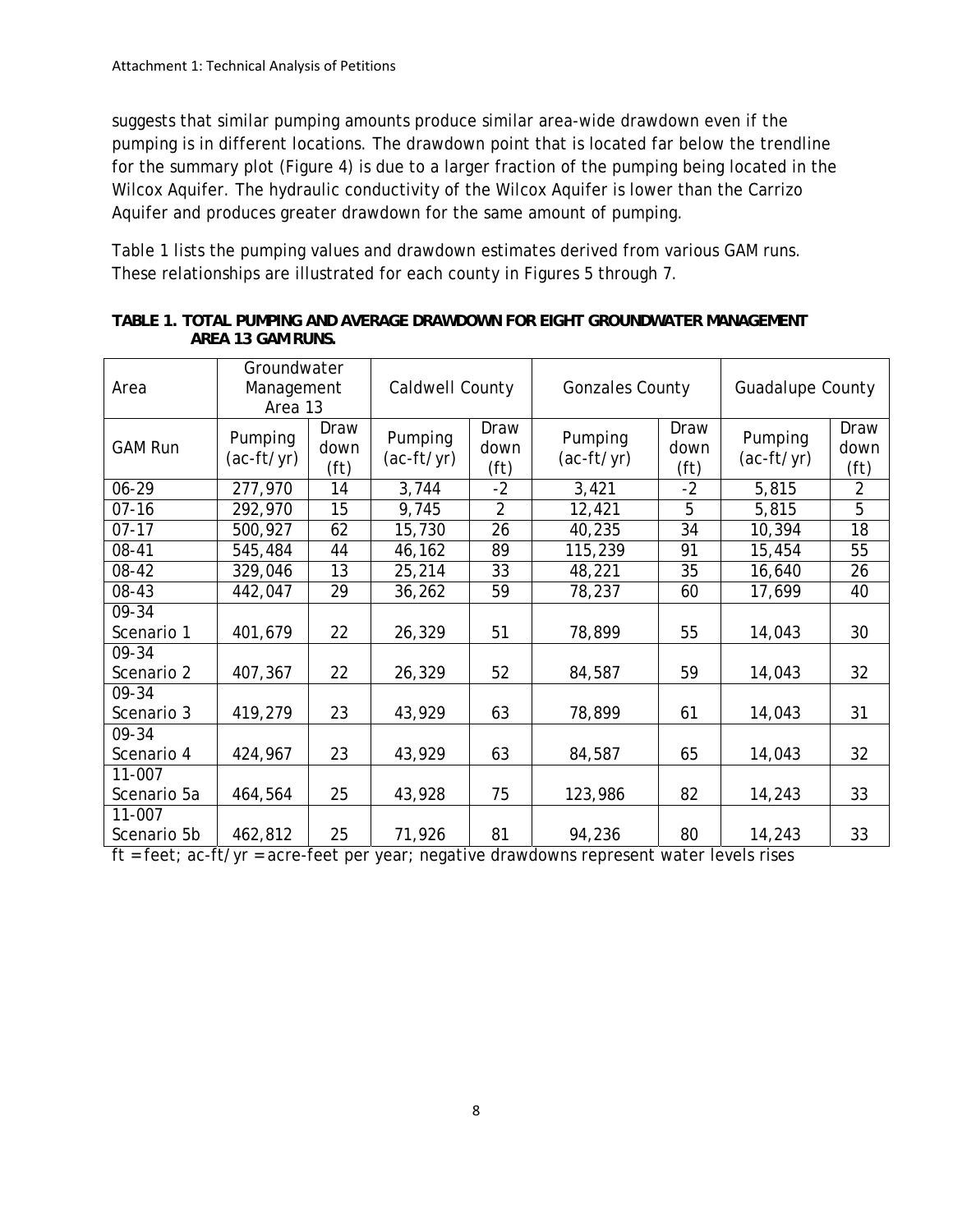

Average drawdown is well correlated with pumping for Gonzales County (Figure 6). For most, if not all, of the GAM Runs, increased area-wide pumping was accompanied by increased pumping in Gonzales County. The drawdown plots for Caldwell and Guadalupe counties also fit a linear trend but are somewhat more scattered (Figures 5 and 7). Increased area-wide pumping was not necessarily matched with increased pumping in Caldwell and Guadalupe counties in all eight of the GAM runs.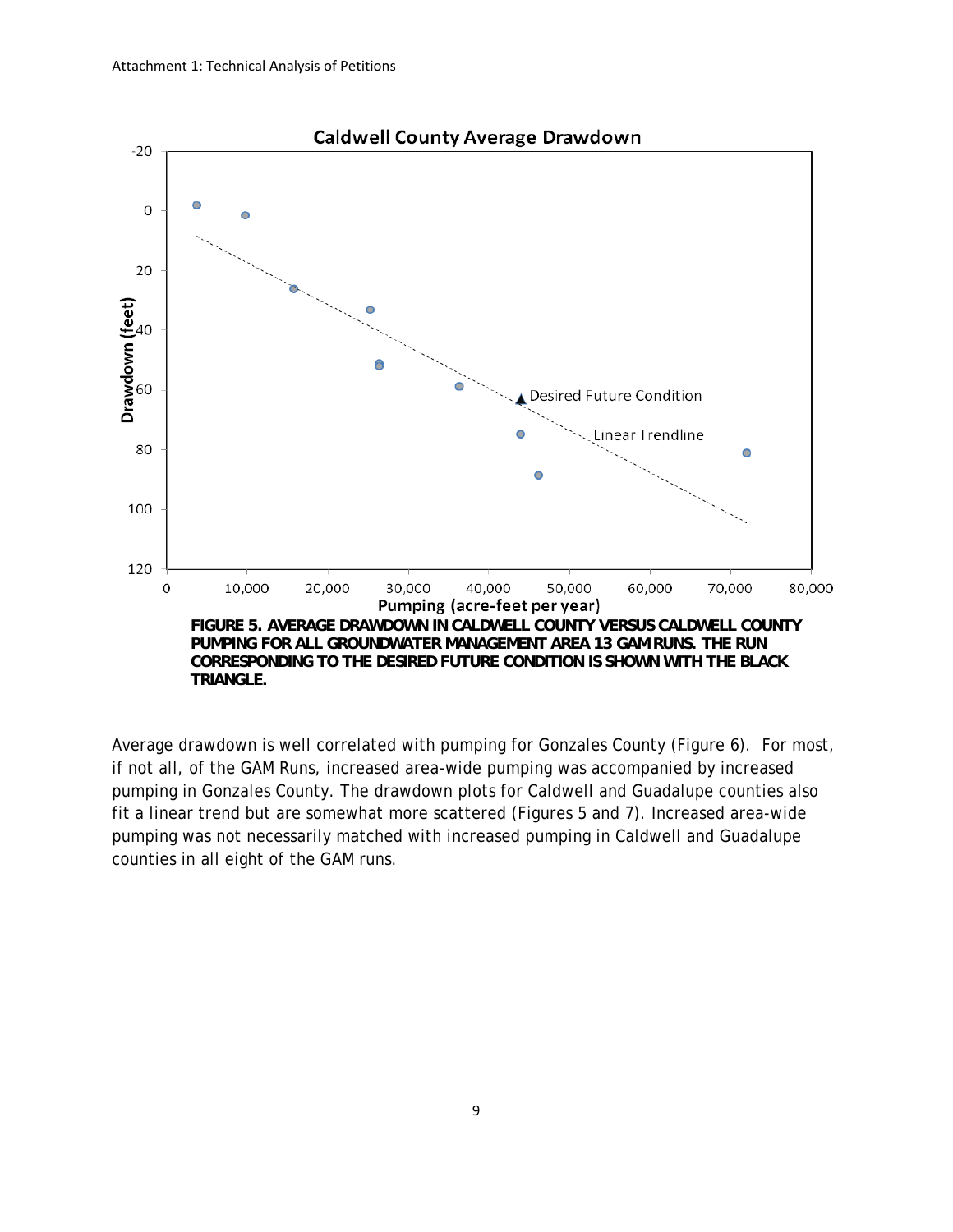

## **Gonzales County Average Drawdown**

**FIGURE 6. AVERAGE DRAWDOWN IN GONZALES COUNTY VERSUS GONZALES COUNTY PUMPING FOR ALL GROUNDWATER MANAGEMENT AREA 13 GAM RUNS. THE RUN CORRESPONDING TO THE DESIRED FUTURE CONDITION IS SHOWN WITH THE BLACK TRIANGLE.**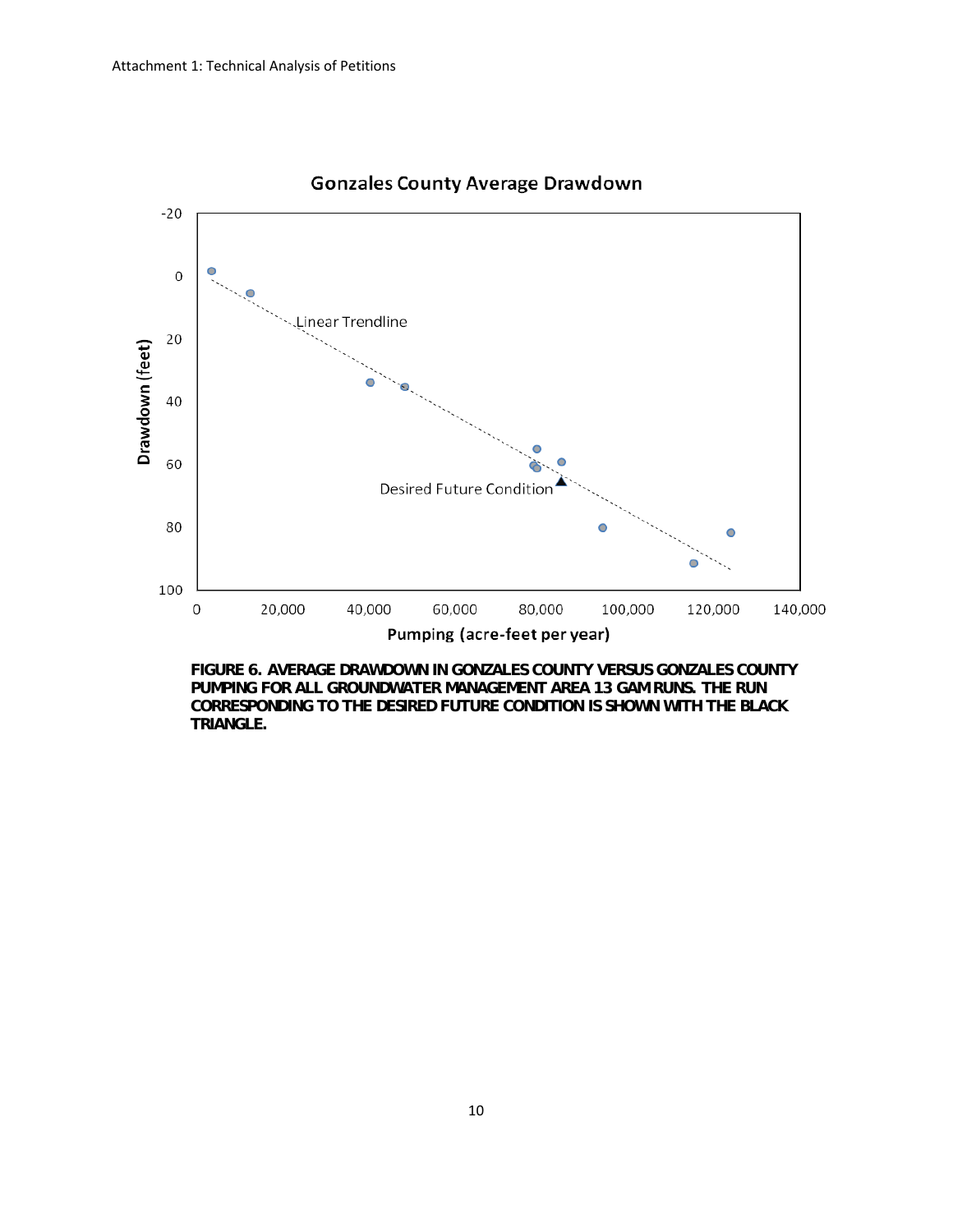

### **Guadalupe County Average Drawdown**

**FIGURE 7. AVERAGE DRAWDOWN IN GUADALUPE COUNTY VERSUS GUADALUPE COUNTY PUMPING FOR ALL GROUNDWATER MANAGEMENT AREA 13 GAM RUNS. THE RUN CORRESPONDING TO THE DESIRED FUTURE CONDITION IS SHOWN WITH THE BLACK TRIANGLE.** 

# *SECTION 3: COMPARISON OF DRAFT MODELED AVAILABLE GROUNDWATER WITH STATE WATER PLAN GROUNDWATER AVAILABILITY, AND WATER MANAGEMENT STRATEGIES, FOR THE AQUIFERS IN GROUNDWATER MANAGEMENT AREA 13.*

To put the modeled available groundwater volumes for Groundwater Management Area 13 into context we have compiled and plotted estimates of historical use, exempt use, groundwater availability from the 2007 and 2012 state water plans as well as 2012 State Water Plan water management strategy volumes for the Carrizo-Wilcox (Table 2; Figure 8), Queen City (Table 3), and Sparta aquifers (Table 4). We have also compiled the same groundwater volumes for the Carrizo-Wilcox Aquifer in Caldwell County (Table 5; Figure 9), Gonzales County (Table 6; Figure 10), and Guadalupe County (Table 7; Figure 11). In addition, we compiled precipitation recharge, estimated maximum sustainable pumping, and total storage volume from the groundwater availability model for the southern part of the Carrizo-Wilcox, Queen City, and Sparta aquifers.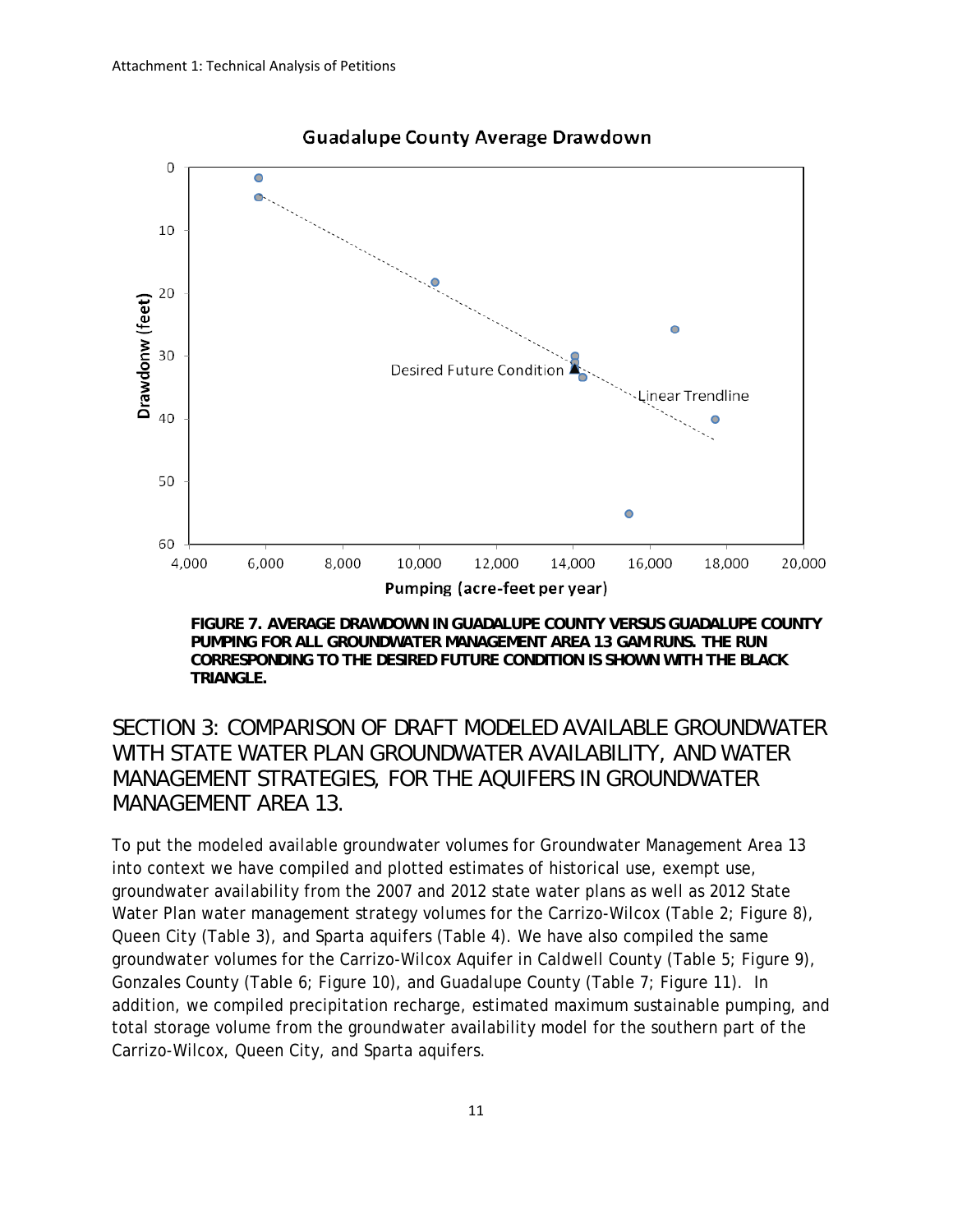## *Historical Groundwater Pumping*

The 2008 estimated groundwater pumping (Tables 2 through 7) is from the TWDB Online Water Use Survey data (TWDB, 2011). We also include water use data from 1980 through 2008 on the comparison charts (Figures 8 through 11). The total historical use for the Carrizo-Wilcox in Groundwater Management Area 13 shows a downward trend from 1980 through 2008 (Figure 8). This downward trend is due largely to decreasing irrigation use in Atascosa and Zavala counties. Irrigation use overall decreased from 90 percent of total pumping to 78 percent of total pumping in the 28 year time period.

# *Estimated Exempt Use*

Exempt use is the projected amount of pumping from the aquifer that is exempt from permitting by a groundwater conservation district. Examples of exempt uses include certain domestic and livestock use. Each district may also exempt additional uses as defined by its rules or enabling legislation. TWDB staff developed a standardized method for estimating exempt use for domestic and livestock purposes based on projected changes in population and the distribution of domestic and livestock wells. Because other exempt uses can vary significantly from district to district, estimates of exempt pumping outside domestic and livestock uses were not included in the TWDB estimate (Oliver, 2012).

# *2007 State Water Plan Groundwater Availability*

For the 2006 Regional Water Plan (Amended August 2009; South Central Texas Regional Water Planning Group, 2009), the South-Central Texas Regional Water Planning Group used estimates of groundwater availability from the groundwater management plans of the groundwater conservation districts. For areas without groundwater conservation districts the planning group used estimates from the 2001 South Central Texas Regional Water Plan (South Central Texas Regional Water Planning Group,2001).

# *2012 State Water Plan Groundwater Availability*

For the 2011 Regional Water Plan (South Central Texas Regional Water Planning Group, 2011;TWDB, 2012), the South-Central Texas Regional Water Planning Group used estimates of groundwater availability from the groundwater management plans of the groundwater conservation districts. For areas without groundwater conservation districts they used estimates from the 2006 South Central Texas Regional Water Plan (South Central Texas Regional Water Planning Group, 2009).

## *2012 State Water Plan Existing Water Supplies plus Recommended Water Management Strategies*

Existing water supplies are those supplies that are physically and legally available now and in future decades. They include water that providers have permits or contracts for now and are able to provide to water users with existing infrastructure. Water management strategies include projects for new groundwater development or projects for new conveyance facilities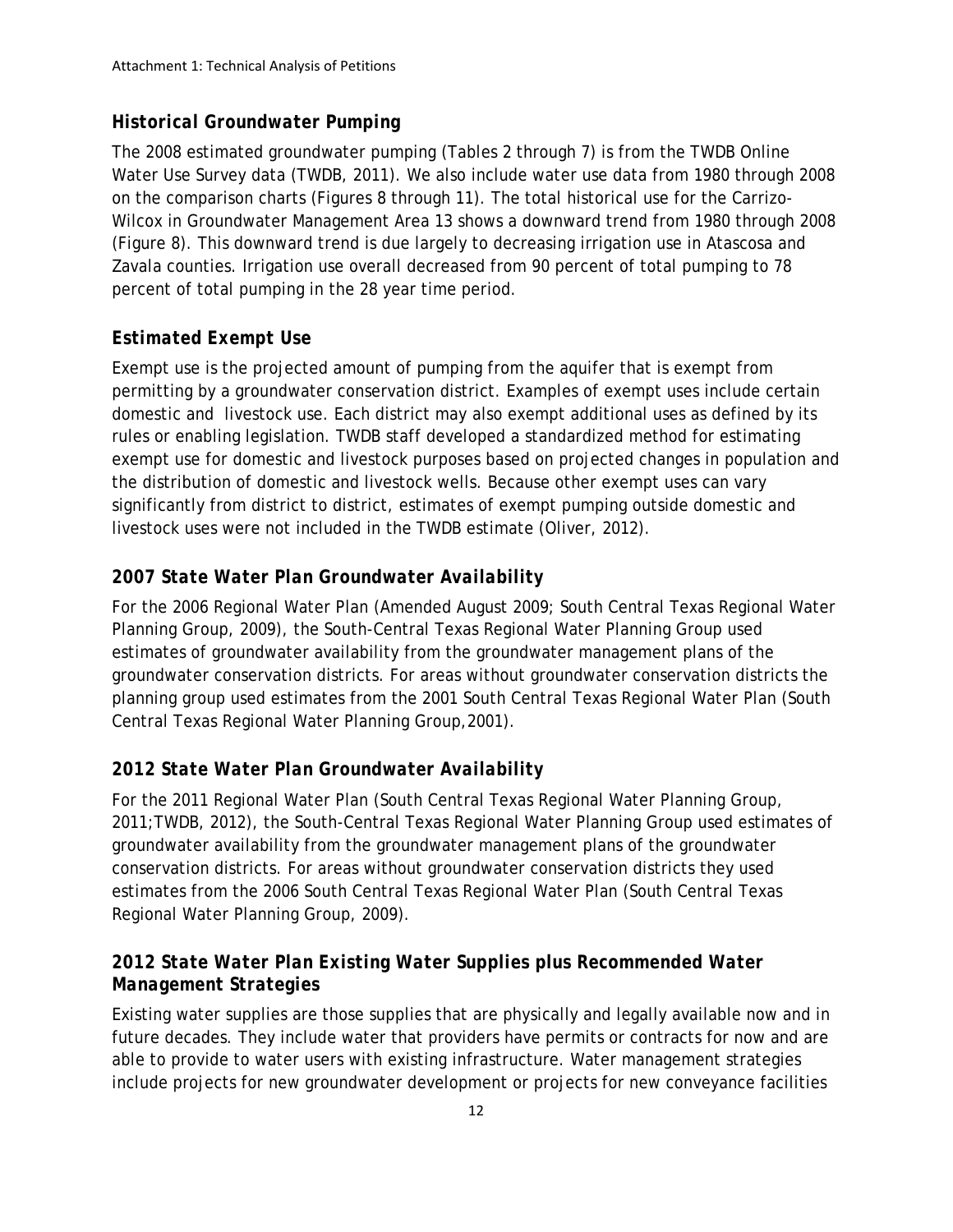to move available water supplies to areas of need (South Central Regional Water Planning Group, 2011). Existing groundwater supplies plus recommended groundwater strategies represents possible future use of groundwater, at least according to the plan.

The 2011 Region L Regional Water Plan includes recommended water management strategies that would result in overdrafting the groundwater in certain locations if all the recommended projects were actually implemented. These projects were recognized as 'overdraft' water management strategies in the Region L plan (South Central Texas Regional Water Planning Group, 2011).

The Region L plan acknowledges that implementing many of the recommended water management strategies will require obtaining additional groundwater permits from Ground water Conservation Districts. The Region L plan acknowledges that implementation of groundwater projects is uncertain and contingent upon groundwater permits from various groundwater conservation districts (South Central Texas Regional Water Planning Group, 2011).

In the event that one of the associated, recommended water management strategies becomes infeasible (e.g., due to failure to obtain groundwater pumping permits) the Region L plan includes backup recommended water management strategies and/or alternative water management strategies that could be substituted to meet the associated identified water needs (South Central Texas Regional Water Planning Group, 2011).

The Region L plan acknowledges that all these recommended projects could only be implemented if an additional quantity of groundwater is determined to be available and is permitted by the associated Groundwater Conservation Districts (South Central Texas Regional Water Planning Group, 2011).

# *Estimated Recharge from Precipitation*

We used the groundwater availability model for the southern part of the Carrizo-Wilcox and Queen City and Sparta Aquifers (Kelley and others, 2004) to estimate the recharge from precipitation. We used the average modeled recharge during the historical period (1980 to 1999).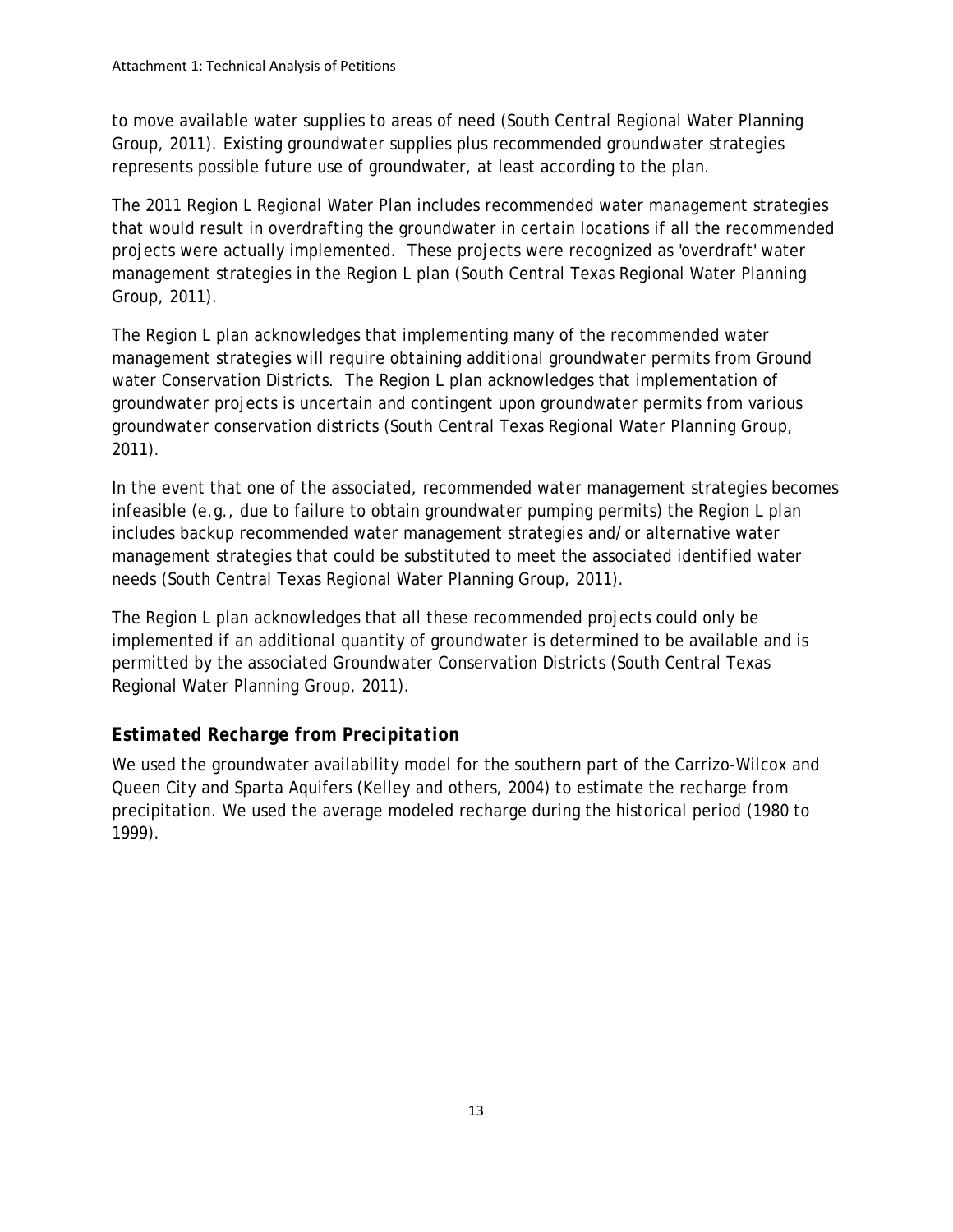## *Estimated Maximum Sustainable Pumping*

We developed estimates of maximum sustainable pumping using the groundwater availability model for the southern part of the Carrizo-Wilcox, Queen City, and Sparta aquifers (Kelley and others, 2004). We determined the maximum rate of pumping that would result in stable water levels after a long period of time (500 years).The estimate does not account for costs associated with a certain level of pumping or possible impacts of pumping such as reduced water quality and decreased outflow to streams and springs.

| Decade                | 2010          | 2020    | 2030    | 2040    | 2050    | 2060    |  |
|-----------------------|---------------|---------|---------|---------|---------|---------|--|
| <b>Draft Modeled</b>  |               |         |         |         |         |         |  |
| Available             | 375,654       | 384,162 | 392,467 | 400,302 | 401,914 | 403,998 |  |
| Groundwater           |               |         |         |         |         |         |  |
| 2007 State            |               |         |         |         |         |         |  |
| Water Plan            | 441,925       | 441,925 | 431,891 | 431,891 | 431,891 | 431,891 |  |
| Groundwater           |               |         |         |         |         |         |  |
| Availability          |               |         |         |         |         |         |  |
| 2012 State            |               |         |         |         |         |         |  |
| Water Plan            | 465,690       | 465,690 | 458,292 | 458,292 | 458,292 | 458,292 |  |
| Groundwater           |               |         |         |         |         |         |  |
| Availability          |               |         |         |         |         |         |  |
| <b>TWDB</b>           |               |         |         |         |         |         |  |
| Estimated             | 6,045         | 6,247   | 6,482   | 6,749   | 7,107   | 7,458   |  |
| <b>Exempt Use</b>     |               |         |         |         |         |         |  |
| 2012 State            |               |         |         |         |         |         |  |
| Water Plan            |               |         |         |         |         |         |  |
| <b>Existing Water</b> |               |         |         |         |         |         |  |
| Supplies plus         | 330,429       | 396,715 | 407,041 | 414,411 | 427,714 | 445,267 |  |
| Recommended           |               |         |         |         |         |         |  |
| Water                 |               |         |         |         |         |         |  |
| Management            |               |         |         |         |         |         |  |
| Strategies            |               |         |         |         |         |         |  |
| 2008                  |               |         |         |         |         |         |  |
| Groundwater           |               |         |         | 206,763 |         |         |  |
| Pumping               |               |         |         |         |         |         |  |
| Estimated             |               |         |         | 103,990 |         |         |  |
| Recharge              |               |         |         |         |         |         |  |
| Estimated             |               |         |         |         |         |         |  |
| Storage               | 1,907,762,000 |         |         |         |         |         |  |
| Volume (acre-         |               |         |         |         |         |         |  |
| feet)                 |               |         |         |         |         |         |  |
| Estimated             |               |         |         |         |         |         |  |
| Maximum               |               |         |         | 285,849 |         |         |  |
| Sustainable           |               |         |         |         |         |         |  |
| Pumping               |               |         |         |         |         |         |  |

#### **TABLE 2. GROUNDWATER MANAGEMENT AREA 13 (TOTAL AREA) – CARRIZO-WILCOX AQUIFER ALL VALUES IN ACRE-FEET PER YEAR EXCEPT WHERE NOTED.**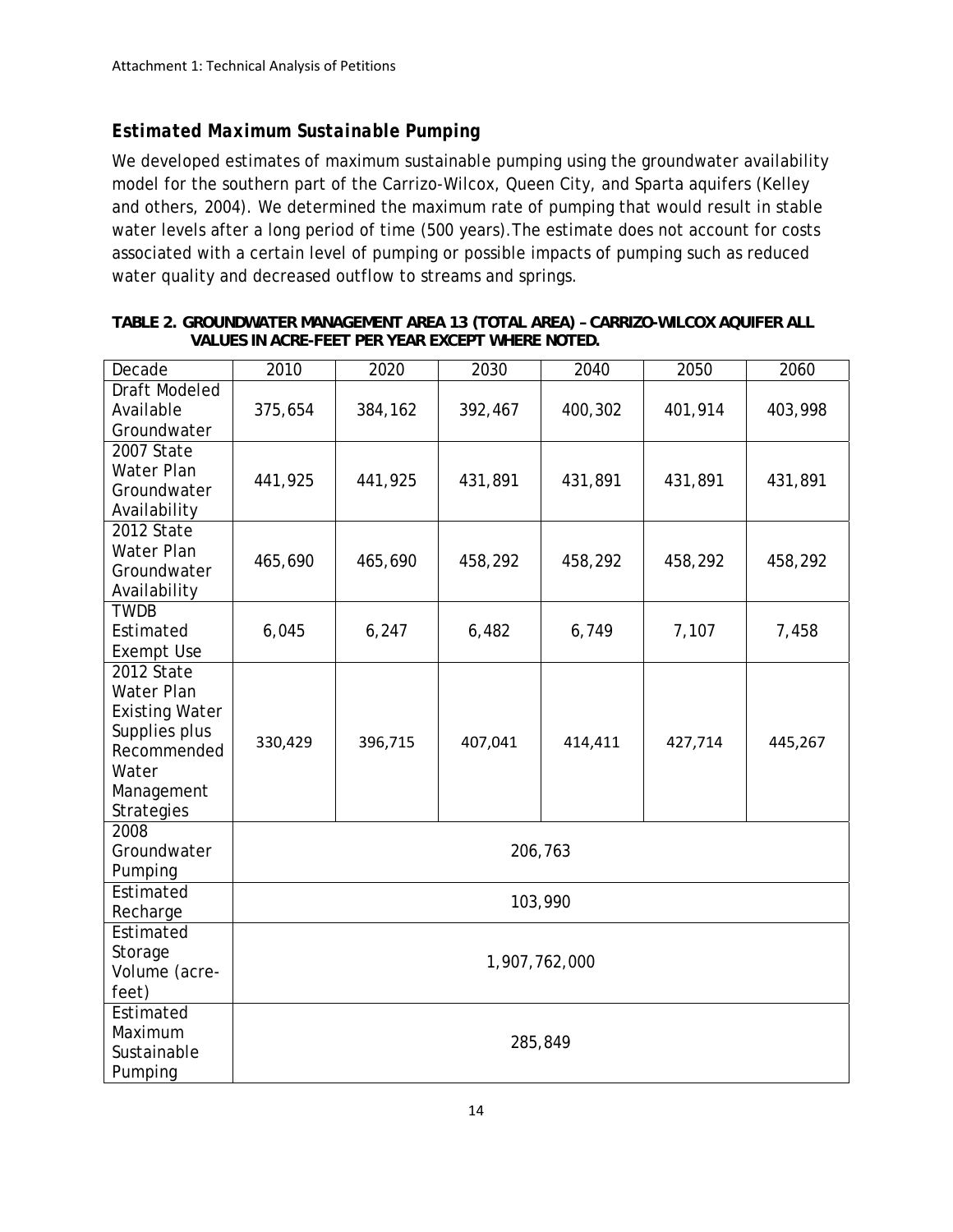| Decade                                       | 2010   | 2020   | 2030   | 2040        | 2050   | 2060   |  |  |
|----------------------------------------------|--------|--------|--------|-------------|--------|--------|--|--|
| Draft<br>Modeled<br>Available<br>Groundwater | 16,312 | 15,976 | 15,635 | 15,244      | 14,878 | 14,539 |  |  |
| 2007 State                                   |        |        |        |             |        |        |  |  |
| Water Plan                                   |        |        |        |             |        |        |  |  |
| Groundwater                                  |        |        |        |             |        |        |  |  |
| Availability                                 | 27,383 | 27,383 | 27,383 | 27,383      | 27,383 | 27,383 |  |  |
| 2012 State                                   |        |        |        |             |        |        |  |  |
| Water Plan                                   |        |        |        |             |        |        |  |  |
| Groundwater                                  |        |        |        |             |        |        |  |  |
| Availability                                 | 24,374 | 24,374 | 24,374 | 24,374      | 24,374 | 24,374 |  |  |
| <b>TWDB</b>                                  |        |        |        |             |        |        |  |  |
| Estimated                                    |        |        |        |             |        |        |  |  |
| <b>Exempt Use</b>                            | 1,268  | 1,288  | 1,349  | 1,429       | 1,554  | 1,700  |  |  |
| 2008                                         |        |        |        |             |        |        |  |  |
| Groundwater<br>Pumping                       |        |        |        | 5,438       |        |        |  |  |
| Estimated                                    |        |        |        |             |        |        |  |  |
| Recharge                                     |        |        | 66,406 |             |        |        |  |  |
| Estimated                                    |        |        |        |             |        |        |  |  |
| Storage                                      |        |        |        |             |        |        |  |  |
| Volume                                       |        |        |        | 148,053,000 |        |        |  |  |
| (acre-feet)                                  |        |        |        |             |        |        |  |  |
| Estimated                                    |        |        |        |             |        |        |  |  |
| Maximum                                      |        |        |        | 10,287      |        |        |  |  |
| Sustainable                                  |        |        |        |             |        |        |  |  |
| Pumping                                      |        |        |        |             |        |        |  |  |

### **TABLE 3. GROUNDWATER MANAGEMENT AREA 13 (TOTAL AREA) – QUEEN CITY AQUIFER ALL VALUES IN ACRE-FEET PER YEAR EXCEPT WHERE NOTED.**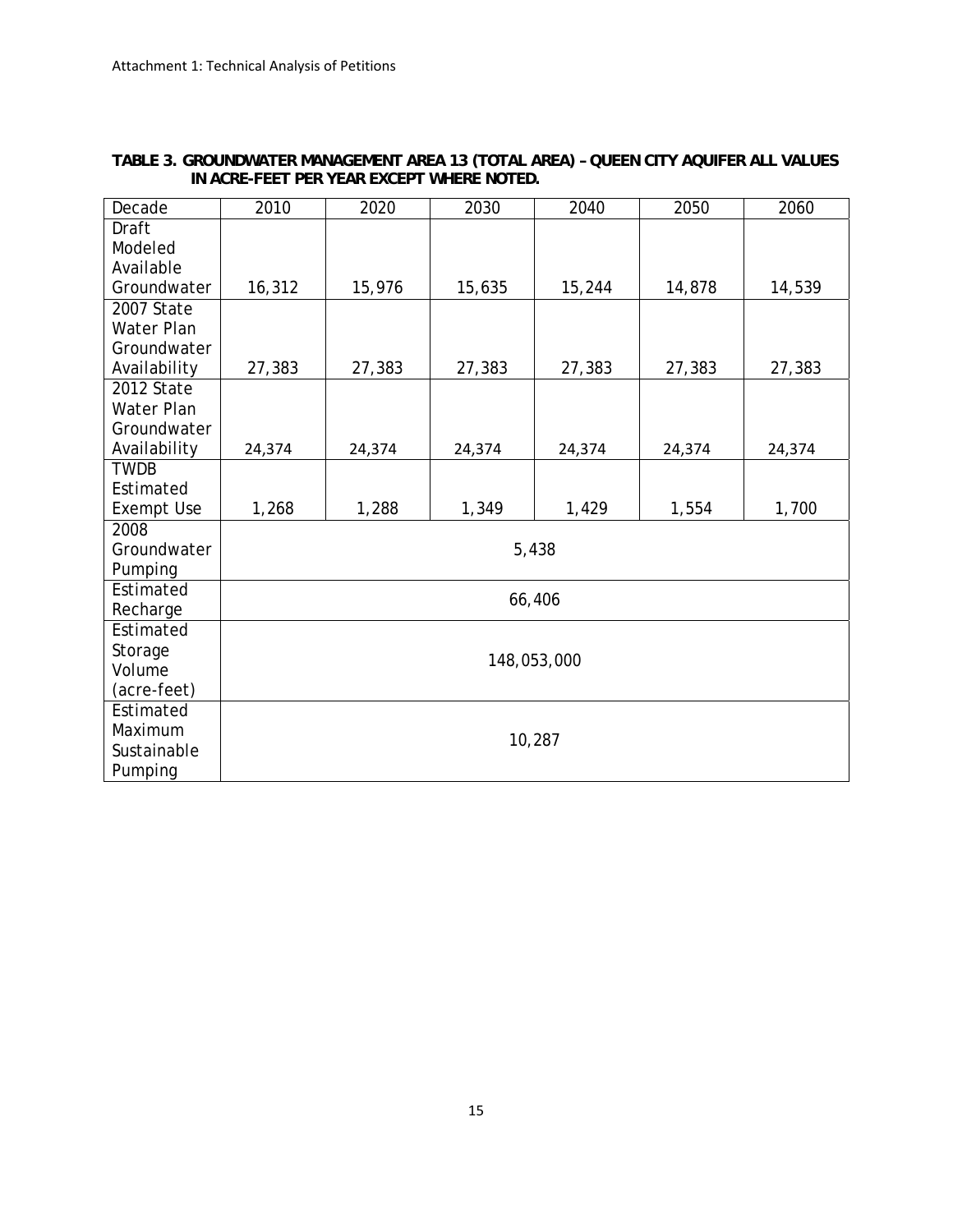| TABLE 4. GROUNDWATER MANAGEMENT AREA 13 (TOTAL AREA) - SPARTA AQUIFER ALL VALUES IN |  |  |  |  |
|-------------------------------------------------------------------------------------|--|--|--|--|
| ACRE-FEET PER YEAR EXCEPT WHERE NOTED.                                              |  |  |  |  |

| Decade            | 2010  | 2020  | 2030  | 2040       | 2050  | 2060  |  |  |
|-------------------|-------|-------|-------|------------|-------|-------|--|--|
| Draft             |       |       |       |            |       |       |  |  |
| Modeled           |       |       |       |            |       |       |  |  |
| Available         |       |       |       |            |       |       |  |  |
| Groundwater       | 6,800 | 6,680 | 6,583 | 6,498      | 6,422 | 6,364 |  |  |
| 2007 State        |       |       |       |            |       |       |  |  |
| Water Plan        |       |       |       |            |       |       |  |  |
| Groundwater       |       |       |       |            |       |       |  |  |
| Availability      | 9,140 | 9,140 | 9,140 | 9,140      | 9,140 | 9,140 |  |  |
| 2012 State        |       |       |       |            |       |       |  |  |
| <b>Water Plan</b> |       |       |       |            |       |       |  |  |
| Groundwater       |       |       |       |            |       |       |  |  |
| Availability      | 9,590 | 9,590 | 9,590 | 9,590      | 9,590 | 9,590 |  |  |
| <b>TWDB</b>       |       |       |       |            |       |       |  |  |
| Estimated         |       |       |       |            |       |       |  |  |
| <b>Exempt Use</b> | 857   | 903   | 967   | 1,036      | 1,124 | 1,225 |  |  |
| 2008              |       |       |       |            |       |       |  |  |
| Groundwater       |       |       |       | 4,140      |       |       |  |  |
| Pumping           |       |       |       |            |       |       |  |  |
| Estimated         |       |       |       | 24,857     |       |       |  |  |
| Recharge          |       |       |       |            |       |       |  |  |
| Estimated         |       |       |       |            |       |       |  |  |
| Storage           |       |       |       | 25,887,000 |       |       |  |  |
| Volume            |       |       |       |            |       |       |  |  |
| (acre-feet)       |       |       |       |            |       |       |  |  |
| Estimated         |       |       |       |            |       |       |  |  |
| Maximum           |       |       |       | 4,503      |       |       |  |  |
| Sustainable       |       |       |       |            |       |       |  |  |
| Pumping           |       |       |       |            |       |       |  |  |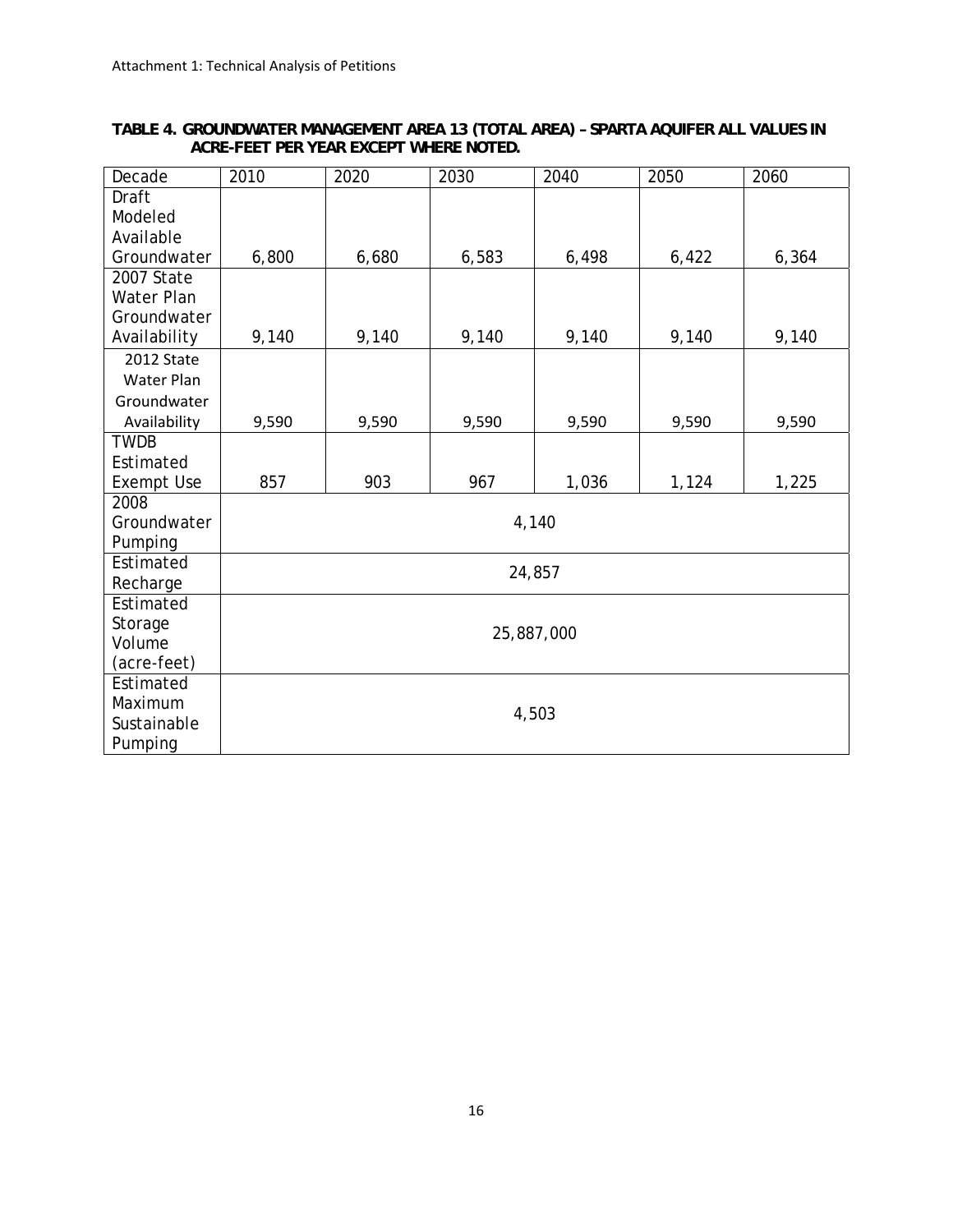|                                                      |  | TABLE 5. GROUNDWATER MANAGEMENT AREA 13 CALDWELL COUNTY - CARRIZO-WILCOX AQUIFER |  |
|------------------------------------------------------|--|----------------------------------------------------------------------------------|--|
| ALL VALUES IN ACRE-FEET PER YEAR EXCEPT WHERE NOTED. |  |                                                                                  |  |

| Decade                    | 2010       | 2020   | 2030   | 2040   | 2050   | 2060   |  |  |
|---------------------------|------------|--------|--------|--------|--------|--------|--|--|
| Draft Modeled             |            |        |        |        |        |        |  |  |
| Available                 | 44,545     | 44,545 | 44,137 | 44,137 | 43,560 | 43,560 |  |  |
| Groundwater<br>2007 State |            |        |        |        |        |        |  |  |
| Water Plan                |            |        |        |        |        |        |  |  |
| Groundwater               | 12,500     | 12,500 | 12,500 | 12,500 | 12,500 | 12,500 |  |  |
| Availability              |            |        |        |        |        |        |  |  |
| 2012 State                |            |        |        |        |        |        |  |  |
| Water Plan                | 24,460     | 24,460 | 24,460 | 24,460 | 24,460 | 24,460 |  |  |
| Groundwater               |            |        |        |        |        |        |  |  |
| Availability              |            |        |        |        |        |        |  |  |
| <b>TWDB</b><br>Estimated  | 234        | 224    | 203    | 184    | 168    | 153    |  |  |
| <b>Exempt Use</b>         |            |        |        |        |        |        |  |  |
| 2012 State                |            |        |        |        |        |        |  |  |
| <b>Water Plan</b>         |            |        |        |        |        |        |  |  |
| <b>Existing Water</b>     |            |        |        |        |        |        |  |  |
| Supplies plus             | 12,577     | 20,219 | 26,286 | 26,689 | 27,253 | 28,626 |  |  |
| Recommended               |            |        |        |        |        |        |  |  |
| Water                     |            |        |        |        |        |        |  |  |
| Management<br>Strategies  |            |        |        |        |        |        |  |  |
| 2008                      |            |        |        |        |        |        |  |  |
| Groundwater               |            |        |        | 1,632  |        |        |  |  |
| Pumping                   |            |        |        |        |        |        |  |  |
| Estimated                 |            |        |        | 14,435 |        |        |  |  |
| Recharge                  |            |        |        |        |        |        |  |  |
| Estimated                 |            |        |        |        |        |        |  |  |
| Storage                   | 21,123,000 |        |        |        |        |        |  |  |
| Volume (acre-             |            |        |        |        |        |        |  |  |
| feet)<br>Estimated        |            |        |        |        |        |        |  |  |
| Maximum                   |            |        |        |        |        |        |  |  |
| Sustainable               |            |        |        | 30,812 |        |        |  |  |
| Pumping                   |            |        |        |        |        |        |  |  |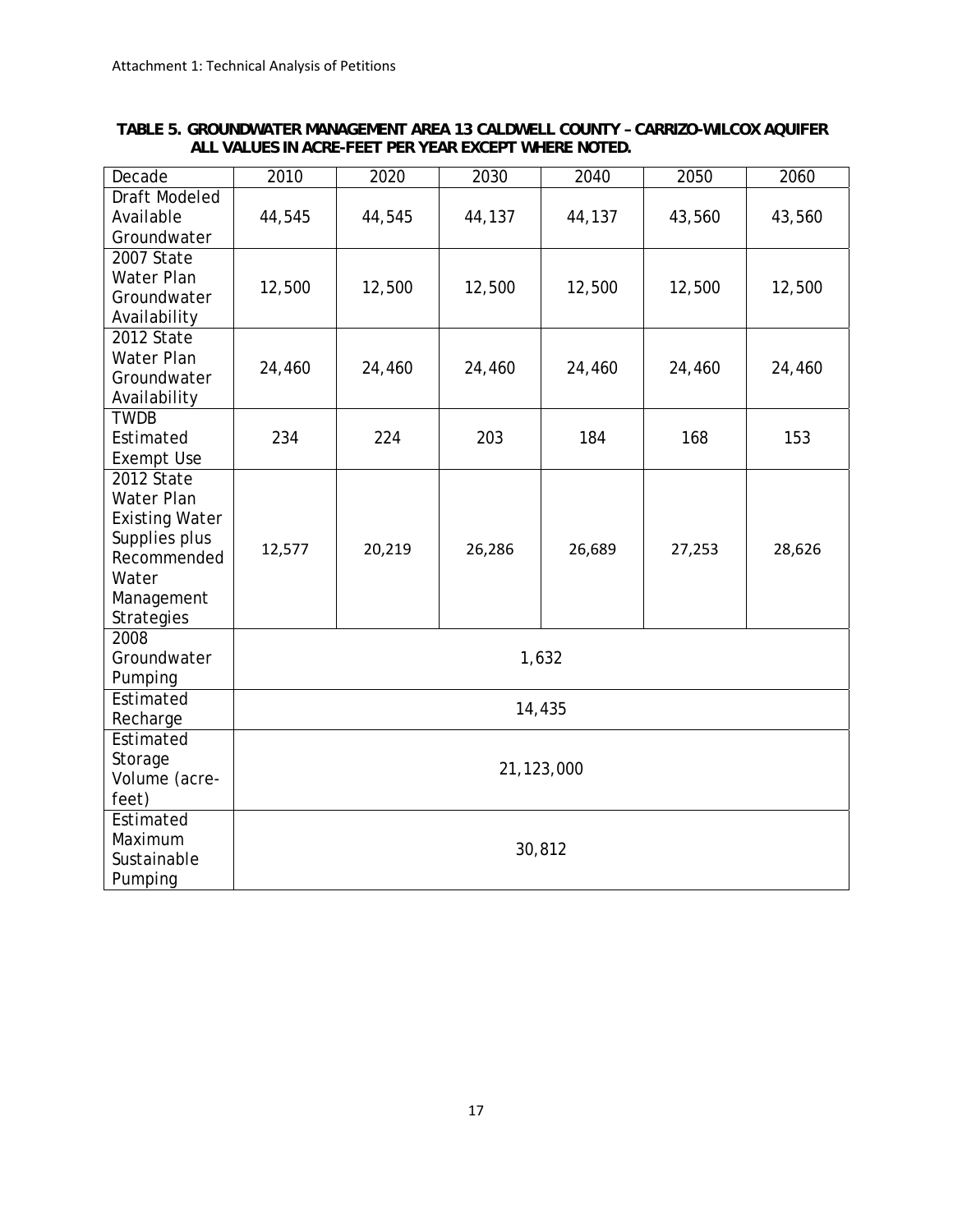| TABLE 6. GROUNDWATER MANAGEMENT AREA 13 GONZALES COUNTY - CARRIZO-WILCOX AQUIFER |  |  |  |
|----------------------------------------------------------------------------------|--|--|--|
| ALL VALUES IN ACRE-FEET PER YEAR EXCEPT WHERE NOTED.                             |  |  |  |

| Decade                       | 2010        | 2020   | 2030   | 2040   | 2050   | 2060   |  |
|------------------------------|-------------|--------|--------|--------|--------|--------|--|
| Draft Modeled                |             |        |        |        |        |        |  |
| Available<br>Groundwater     | 52,482      | 62,315 | 70,316 | 75,790 | 75,969 | 75,969 |  |
| 2007 State                   |             |        |        |        |        |        |  |
| Water Plan                   |             |        |        |        |        |        |  |
| Groundwater                  | 28,942      | 28,942 | 28,942 | 28,942 | 28,942 | 28,942 |  |
| Availability                 |             |        |        |        |        |        |  |
| 2012 State                   |             |        |        |        |        |        |  |
| Water Plan                   | 60,440      | 60,440 | 60,440 | 60,440 | 60,440 | 60,440 |  |
| Groundwater                  |             |        |        |        |        |        |  |
| Availability<br><b>TWDB</b>  |             |        |        |        |        |        |  |
| Estimated                    | 1,462       | 1,215  | 1,025  | 890    | 850    | 863    |  |
| <b>Exempt Use</b>            |             |        |        |        |        |        |  |
| 2012 State                   |             |        |        |        |        |        |  |
| <b>Water Plan</b>            |             |        |        |        |        |        |  |
| <b>Existing Water</b>        |             |        |        |        |        |        |  |
| Supplies plus<br>Recommended | 28,912      | 76,715 | 78,920 | 83,899 | 90,512 | 98,137 |  |
| Water                        |             |        |        |        |        |        |  |
| Management                   |             |        |        |        |        |        |  |
| <b>Strategies</b>            |             |        |        |        |        |        |  |
| 2008                         |             |        |        |        |        |        |  |
| Groundwater                  |             |        |        | 6,770  |        |        |  |
| Pumping                      |             |        |        |        |        |        |  |
| Estimated                    |             |        |        | 1,700  |        |        |  |
| Recharge<br>Estimated        |             |        |        |        |        |        |  |
| Storage                      |             |        |        |        |        |        |  |
| Volume (acre-                | 225,335,000 |        |        |        |        |        |  |
| feet)                        |             |        |        |        |        |        |  |
| Estimated                    |             |        |        |        |        |        |  |
| Maximum                      | 53,752      |        |        |        |        |        |  |
| Sustainable                  |             |        |        |        |        |        |  |
| Pumping                      |             |        |        |        |        |        |  |

18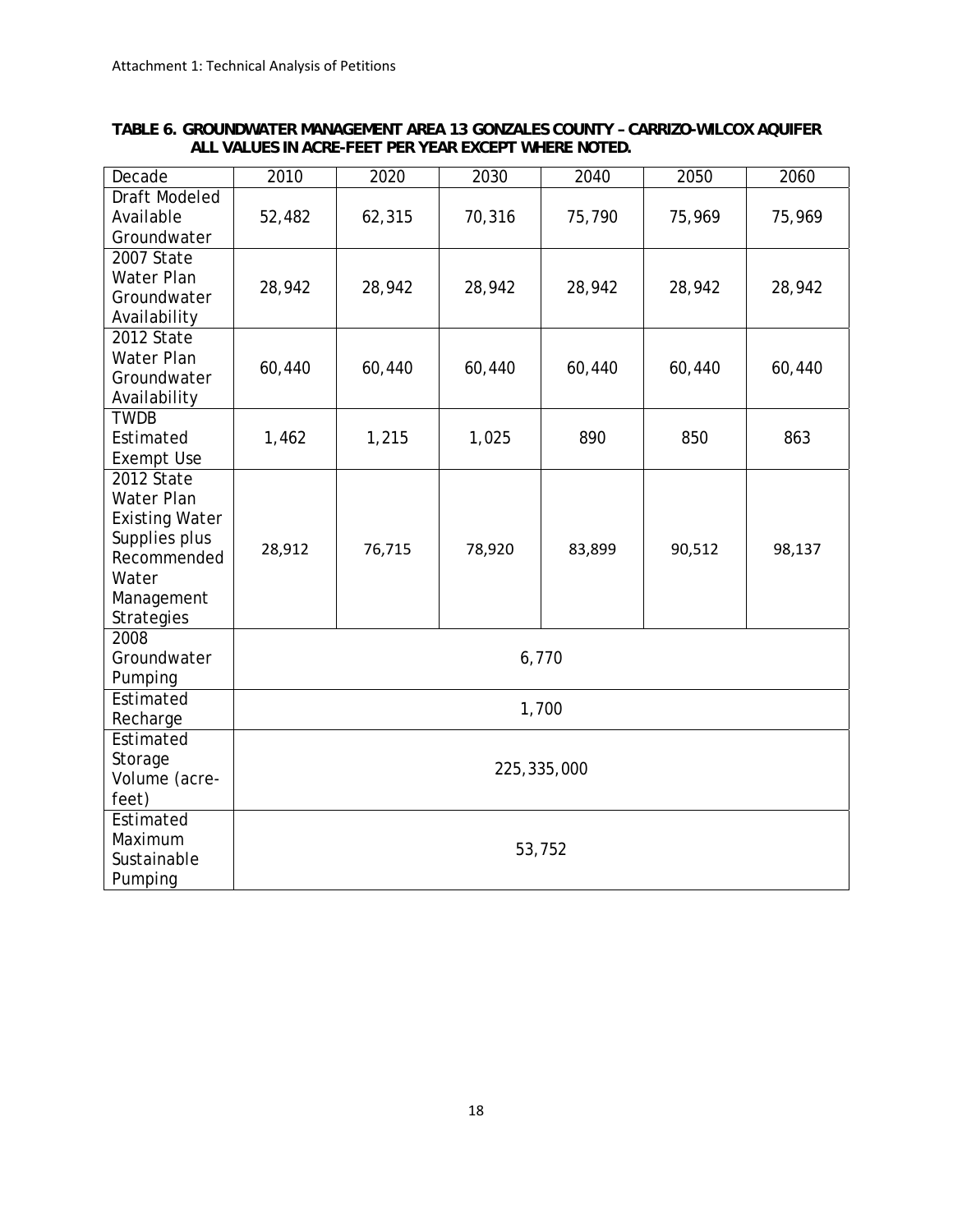| TABLE 7. GROUNDWATER MANAGEMENT AREA 13 GUADALUPE COUNTY - CARRIZO-WILCOX AQUIFER |  |
|-----------------------------------------------------------------------------------|--|
| ALL VALUES IN ACRE-FEET PER YEAR EXCEPT WHERE NOTED.                              |  |

| Decade                                 | 2010   | 2020   | 2030   | 2040       | 2050   | 2060   |  |  |
|----------------------------------------|--------|--------|--------|------------|--------|--------|--|--|
| Draft Modeled<br>Available             | 10,241 | 10,833 | 11,283 | 13,021     | 13,541 | 14,041 |  |  |
| Groundwater                            |        |        |        |            |        |        |  |  |
| 2007 State                             |        |        |        |            |        |        |  |  |
| Water Plan<br>Groundwater              | 12,583 | 12,583 | 9,947  | 9,947      | 9,947  | 9,947  |  |  |
| Availability                           |        |        |        |            |        |        |  |  |
| 2012 State                             |        |        |        |            |        |        |  |  |
| Water Plan<br>Groundwater              | 12,583 | 12,583 | 12,583 | 12,583     | 12,583 | 12,583 |  |  |
| Availability                           |        |        |        |            |        |        |  |  |
| <b>TWDB</b>                            |        |        |        |            |        |        |  |  |
| Estimated<br><b>Exempt Use</b>         | 326    | 264    | 198    | 127        | 73     | 17     |  |  |
| 2012 State                             |        |        |        |            |        |        |  |  |
| <b>Water Plan</b>                      |        |        |        |            |        |        |  |  |
| <b>Existing Water</b><br>Supplies plus |        |        |        |            |        |        |  |  |
| Recommended                            | 14,463 | 17,988 | 18,593 | 19,198     | 20,004 | 20,811 |  |  |
| Water                                  |        |        |        |            |        |        |  |  |
| Management<br><b>Strategies</b>        |        |        |        |            |        |        |  |  |
| 2008                                   |        |        |        |            |        |        |  |  |
| Groundwater                            |        |        | 6,231  |            |        |        |  |  |
| Pumping                                |        |        |        |            |        |        |  |  |
| Estimated<br>Recharge                  |        |        |        | 17,364     |        |        |  |  |
| Estimated                              |        |        |        |            |        |        |  |  |
| Storage                                |        |        |        | 17,344,000 |        |        |  |  |
| Volume (acre-<br>feet)                 |        |        |        |            |        |        |  |  |
| Estimated                              |        |        |        |            |        |        |  |  |
| Maximum                                |        |        |        | 9,935      |        |        |  |  |
| Sustainable                            |        |        |        |            |        |        |  |  |
| Pumping                                |        |        |        |            |        |        |  |  |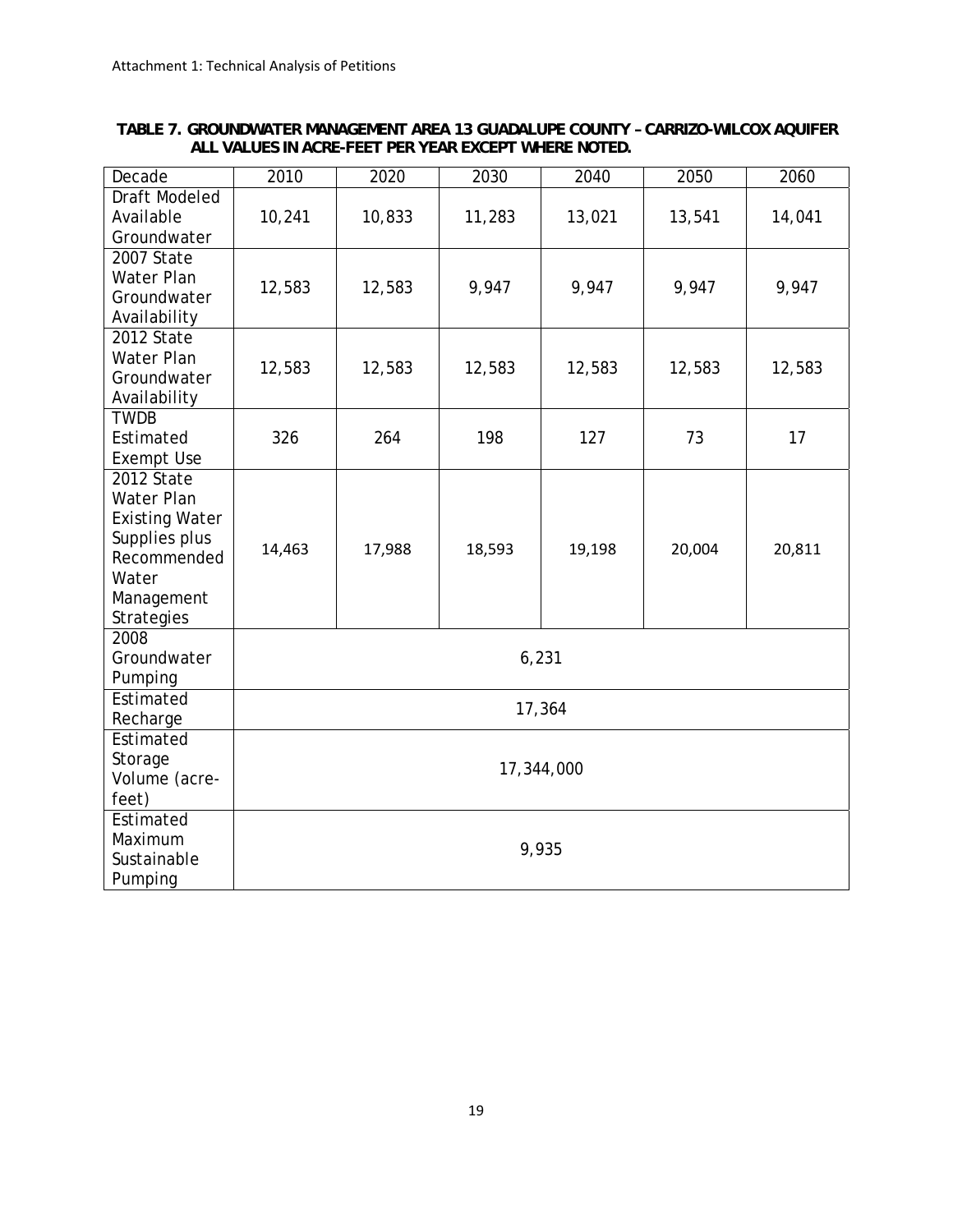

# **GMA 13 - Carrizo-Wilcox Aquifer**

**FIGURE 8. COMPARISON OF VARIOUS GROUNDWATER PLANNING AMOUNTS FOR THE CARRIZO-WILCOX AQUIFER IN GROUNDWATER MANAGEMENT AREA 13.** 

### *Comparison Summary*

For the Carrizo-Wilcox Aquifer in Groundwater Management Area 13 the 2012 State Water Plan groundwater availability exceeds the draft modeled available groundwater by about 90,000 acre-feet per year in 2010 decreasing to 50,000 acre-feet per year by 2060 (Figure 8). The draft modeled available groundwater is greater than the 2012 State Water Plan Existing Water Supplies plus Recommended Water Management Strategies until 2020. However after 2020 Supplies plus Strategies exceed the draft modeled available groundwater for all of Groundwater Management Area 13 (Figure 8).

In Caldwell County the draft modeled available groundwater amount is almost twice the 2012 State Water Plan groundwater availability and the 2012 State Water Plan Existing Water Supplies plus Recommended Water Management Strategies (Figure 9).

In Gonzales County the draft modeled available groundwater exceeds the 2012 State Water Plan groundwater availability after 2020 (Figure 10) and the draft modeled available groundwater amounts exceed the 2012 State Water Plan Existing Water Supplies plus Recommended Water Management Strategies in Gonzales County prior to 2020 (Figure 10). After 2020 the 2012 State Water Plan Existing Water Supplies plus Recommended Water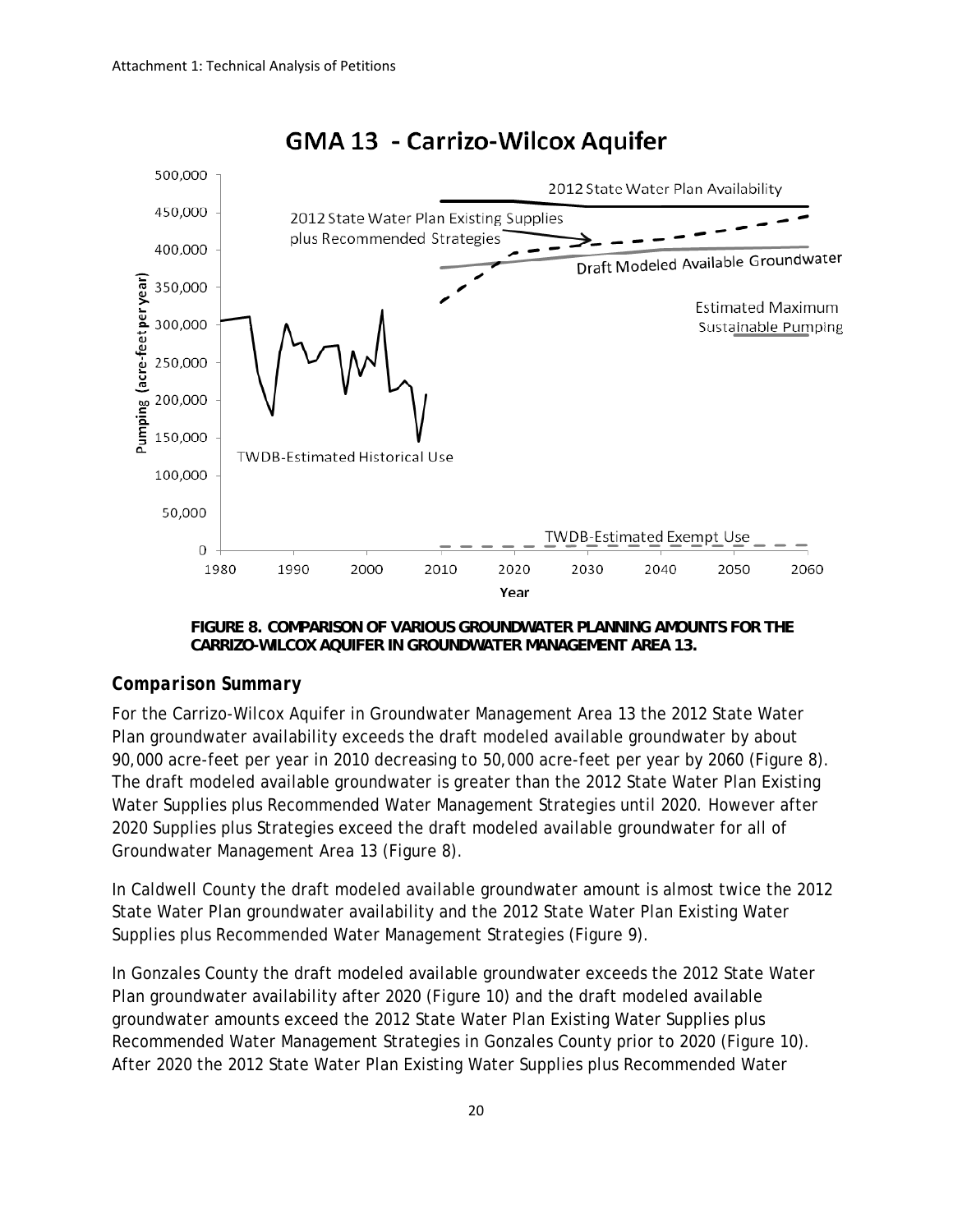Management Strategies exceed both the draft modeled available groundwater amounts and the 2012 State Water Plan groundwater availability (Figure 10).

In Guadalupe County the 2012 State Water Plan Existing Water Supplies plus Recommended Water Management Strategies exceed the draft modeled available groundwater (Figure 11). The 2012 State Water Plan groundwater availability exceeds the draft modeled available groundwater until 2040 (Figure 11).

As mentioned above, the 2011 Region L Regional Water Plan includes recommended water management strategies that would result in overdrafting the groundwater in certain locations if all the recommended projects were actually implemented. These projects were recognized as 'overdraft' water management strategies in the Region L plan (South Central Texas Regional Water Planning Group, 2011).

In all cases presented here (Figures 8 through 11), the draft modeled available groundwater amounts exceed the estimated maximum sustainable pumping and historical use.



**FIGURE 9. COMPARISON OF VARIOUS GROUNDWATER PLANNING AMOUNTS FOR THE CARRIZO-WILCOX AQUIFER IN CALDWELL COUNTY.**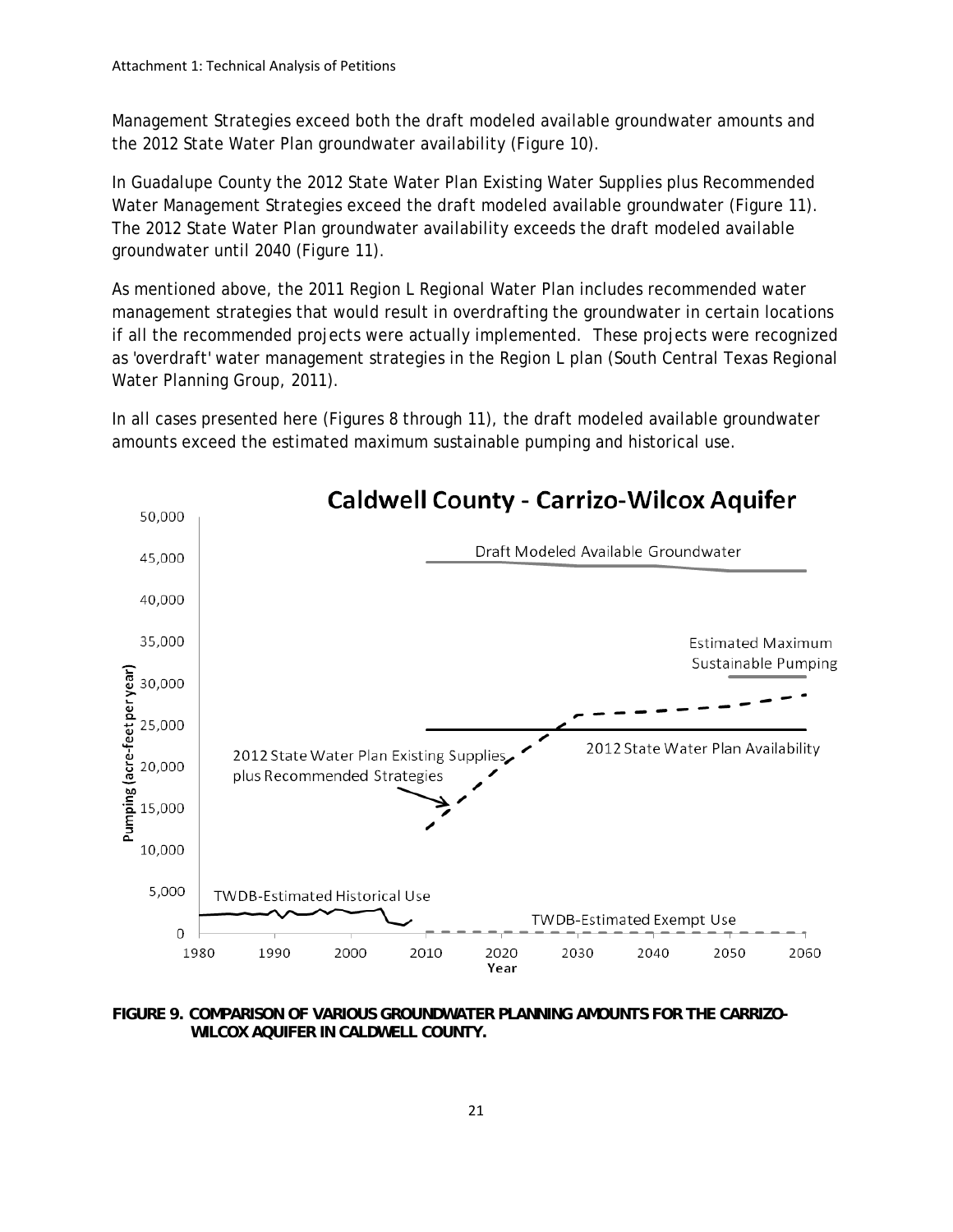

# **Gonzales County - Carrizo-Wilcox Aquifer**

**FIGURE 10. COMPARISON OF VARIOUS GROUNDWATER PLANNING AMOUNTS FOR THE CARRIZO-WILCOX AQUIFER IN GONZALES COUNTY.**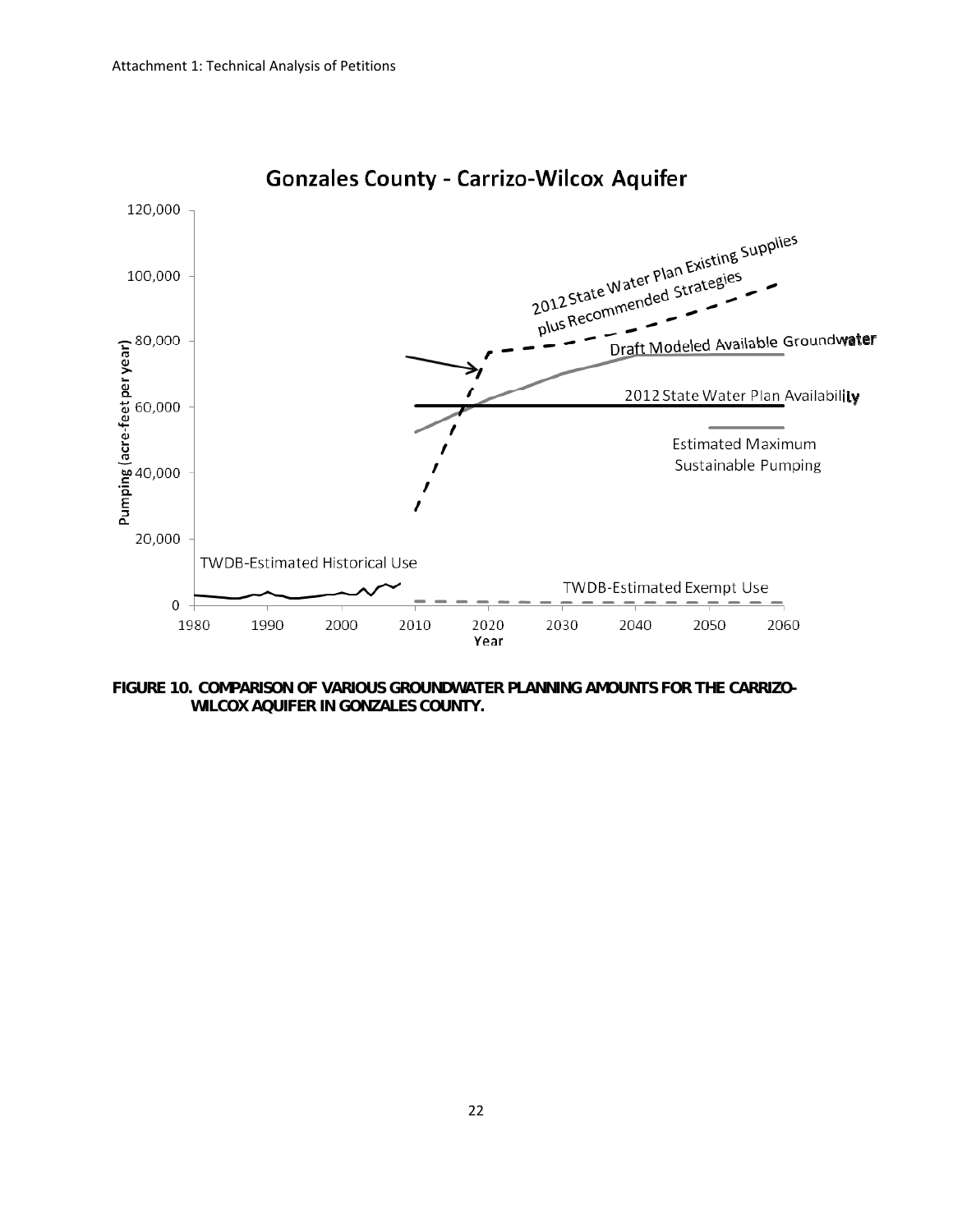

**Guadalupe County - Carrizo-Wilcox Aquifer** 

#### **FIGURE 11. COMPARISON OF VARIOUS GROUNDWATER PLANNING AMOUNTS FOR THE CARRIZO-WILCOX AQUIFER IN GUADALUPE COUNTY.**

## *SECTION 4: MODEL PARAMETERS, ASSUMPTIONS, and LIMITATIONS*

We used version 2.01 of the groundwater availability model for the southern part of the Carrizo-Wilcox, Queen City, and Sparta aquifers for this analysis. See Deeds and others (2003) and Kelley and others (2004) for assumptions and limitations of the groundwater availability model for the southern part of the Carrizo-Wilcox, Queen City, and Sparta aquifers.

The groundwater availability model includes eight layers, which generally correspond to (from top to bottom) the Sparta Aquifer, the Weches Confining Unit, the Queen City Aquifer, the Reklaw Confining Unit, the Carrizo Aquifer, the Upper Wilcox Aquifer, the Middle Wilcox Aquifer, and the Lower Wilcox Aquifer.

The root mean square error (a measure of the difference between simulated and actual water levels during model calibration) in the groundwater availability model is 23 feet for the Sparta Aquifer, 18 feet for the Queen City Aquifer, and 33 feet for the Carrizo Aquifer for the calibration period (1980 to 1990) and 19, 22, and 48 feet for the same aquifers, respectively, in the verification period (1991 to 1999) (Kelley and others, 2004). These root mean square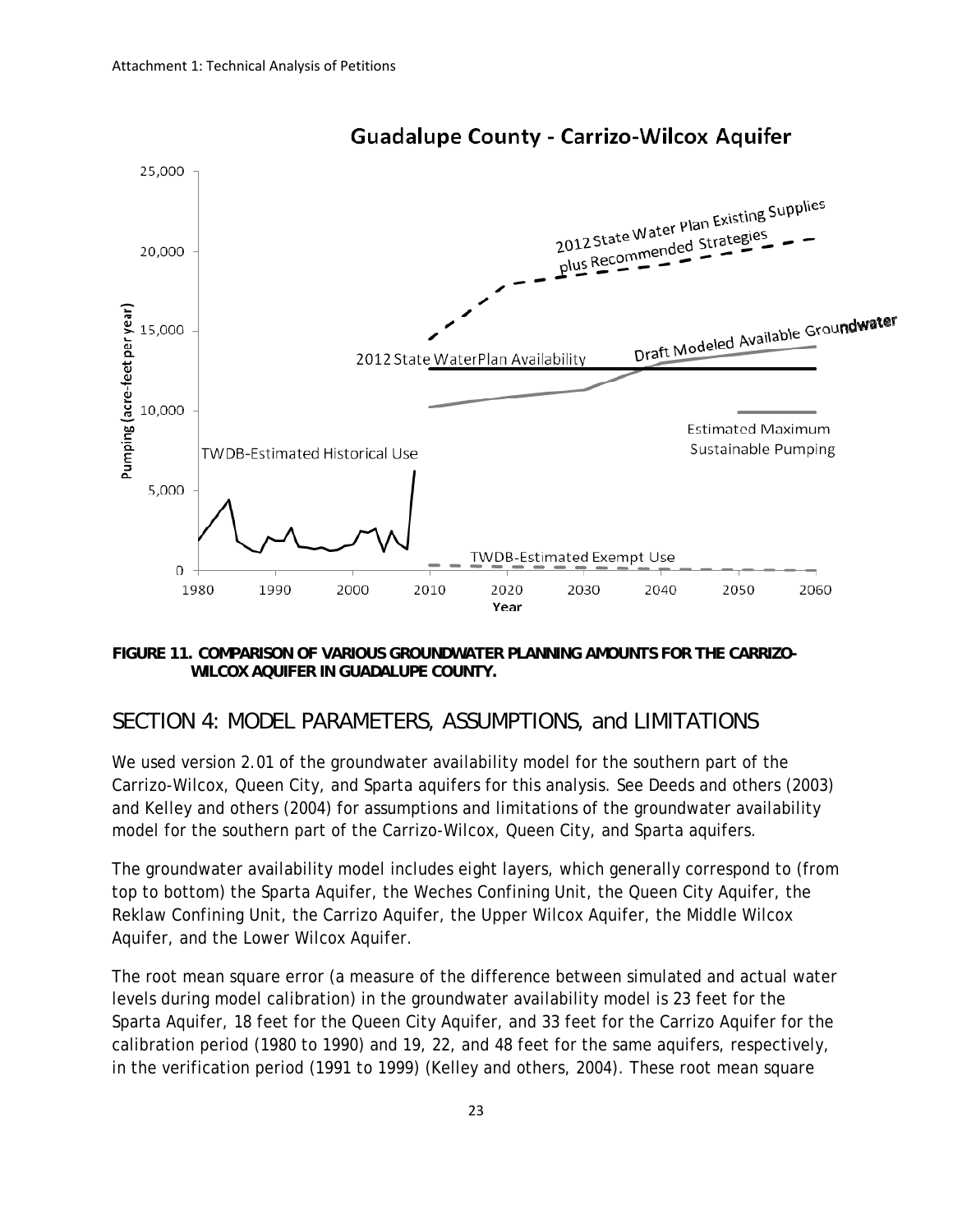errors are between seven and ten percent of the range of measured water levels (Kelley and others, 2004).

Groundwater in the Carrizo-Wilcox, Queen City, and Sparta aquifers ranges from fresh to brackish in composition (Kelley and others, 2004). Groundwater with total dissolved solids of less than 1,000 milligrams per liter are considered fresh and total dissolved solids of 1,000 to 10,000 milligrams per liter are considered brackish.

The groundwater model(s) used in completing this analysis is the best available scientific tool that can be used to meet the stated objective(s). To the extent that this analysis will be used for planning purposes and/or regulatory purposes related to pumping in the past and into the future, it is important to recognize the assumptions and limitations associated with the use of the results. In reviewing the use of models in environmental regulatory decision making, the National Research Council (2007) noted:

"Models will always be constrained by computational limitations, assumptions, and knowledge gaps. They can best be viewed as tools to help inform decisions rather than as machines to generate truth or make decisions. Scientific advances will never make it possible to build a perfect model that accounts for every aspect of reality or to prove that a given model is correct in all respects for a particular regulatory application. These characteristics make evaluation of a regulatory model more complex than solely a comparison of measurement data with model results."

A key aspect of using the groundwater model to evaluate historic groundwater flow conditions includes the assumptions about the location in the aquifer where historic pumping was placed. Understanding the amount and location of historic pumping is as important as evaluating the volume of groundwater flow into and out of the district, between aquifers within the district (as applicable), interactions with surface water (as applicable), recharge to the aquifer system (as applicable), and other metrics that describe the impacts of that pumping. In addition, assumptions regarding precipitation, recharge, and streamflow are specific to a particular historic time period.

Because the application of the groundwater model was designed to address regional scale questions, the results are most effective on a regional scale. The TWDB makes no warranties or representations relating to the actual conditions of any aquifer at a particular location or at a particular time.

It is important for groundwater conservation districts to monitor groundwater pumping and overall conditions of the aquifer. Because of the limitations of the groundwater model and the assumptions in this analysis, it is important that the groundwater conservation districts work with the TWDB to refine this analysis in the future given the reality of how the aquifer responds to the actual amount and location of pumping now and in the future. Historic precipitation patterns also need to be placed in context as future climatic conditions, such as dry and wet year precipitation patterns, may differ and affect groundwater flow conditions.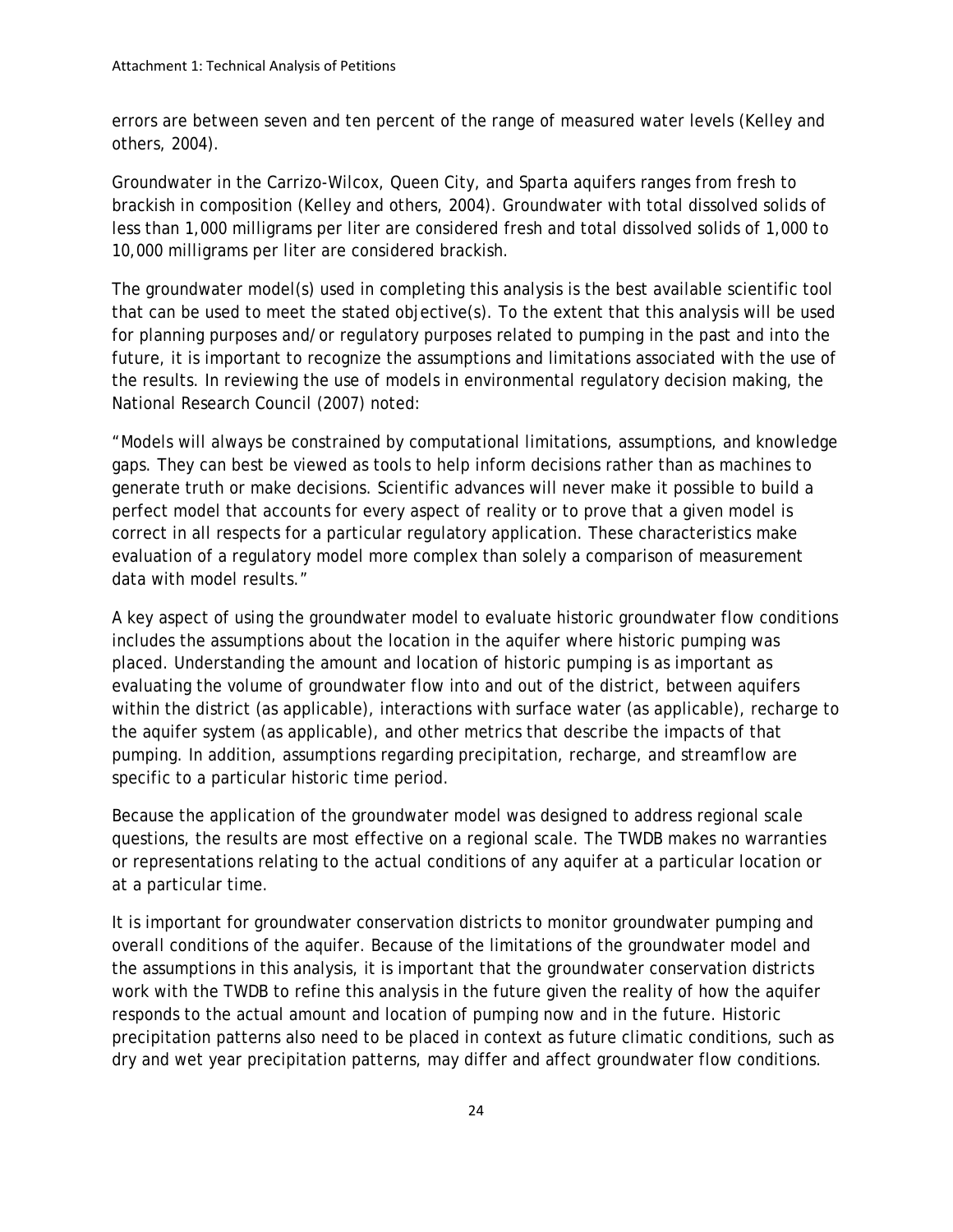## *SECTION 5: REFERENCES*

- Deeds, N., Kelley, V., Fryar, D., Jones, T., Whallon, A.J., and Dean, K.E., 2003, Groundwater Availability Model for the Southern Carrizo-Wilcox Aquifer: Contract report to the Texas Water Development Board, 451 p., [http://www.twdb.state.tx.us/gam/czwx\\_s/CZWX\\_s\\_Full\\_Report.pdf](http://www.twdb.state.tx.us/gam/czwx_s/CZWX_s_Full_Report.pdf).
- Donnelly, A.C.A., 2007a, GAM Run 06-29, Texas Water Development Board GAM Run Report, 59 p.
- Donnelly, A.C.A., 2007b, GAM Run 07-16, Texas Water Development Board GAM Run Report, 63 p.
- Donnelly, A.C.A., 2007c, GAM Run 07-17, Texas Water Development Board GAM Run Report, 38 p.
- Kelley, V.A., Deeds, N.E., Fryar, D.G., and Nicot, J.P., 2004, Groundwater availability models for the Queen City and Sparta aquifers: Contract report to the Texas Water Development Board, 867 p., [http://www.twdb.state.tx.us/gam/qc\\_sp/qc\\_sp.htm](http://www.twdb.state.tx.us/gam/qc_sp/qc_sp.htm).
- Harbaugh, A.W., and McDonald, M.G., 1996. User's Documentation for MODFLOW-96, an Update to the U.S. Geological Survey Modular Finite-Difference Ground-Water Flow Model, U.S. Geological Survey, Open-File Report 96-485, 56 p.
- National Research Council, 2007. Models in Environmental Regulatory Decision Making. Committee on Models in the Regulatory Decision Process, National Academies Press, Washington D.C., 287 p., [http://www.nap.edu/catalog.php?record\\_id=11972](http://www.nap.edu/catalog.php?record_id=11972).
- Oliver, W.,2012, Technical Analysis of Petitions Challenging the Reasonableness of the Desired Future Conditions in Groundwater Management Area, Attachment 1 to Board Memo for the February 2, 2012 Texas Water Development Board Meeting. Technical Analysis, 48 p.
- South Central Texas Regional Water Planning Group, 2001, South Central Texas Regional Water Planning Area Regional Water Plan – Volume 1, variously p.
- South Central Texas Regional Water Planning Group, 2009, South Central Texas Regional Water Planning Area 2006 Regional Water Plan – Volume I, Amended August 2009, variously p.
- South Central Texas Regional Water Planning Group, 2011, South Central Texas Regional Water Planning Area 2011 Regional Water Plan – Volume I, variously p.
- TWDB (Texas Water Development Board), 2011, Water Uses Survey, <http://www.twdb.state.tx.us/wushistorical/>